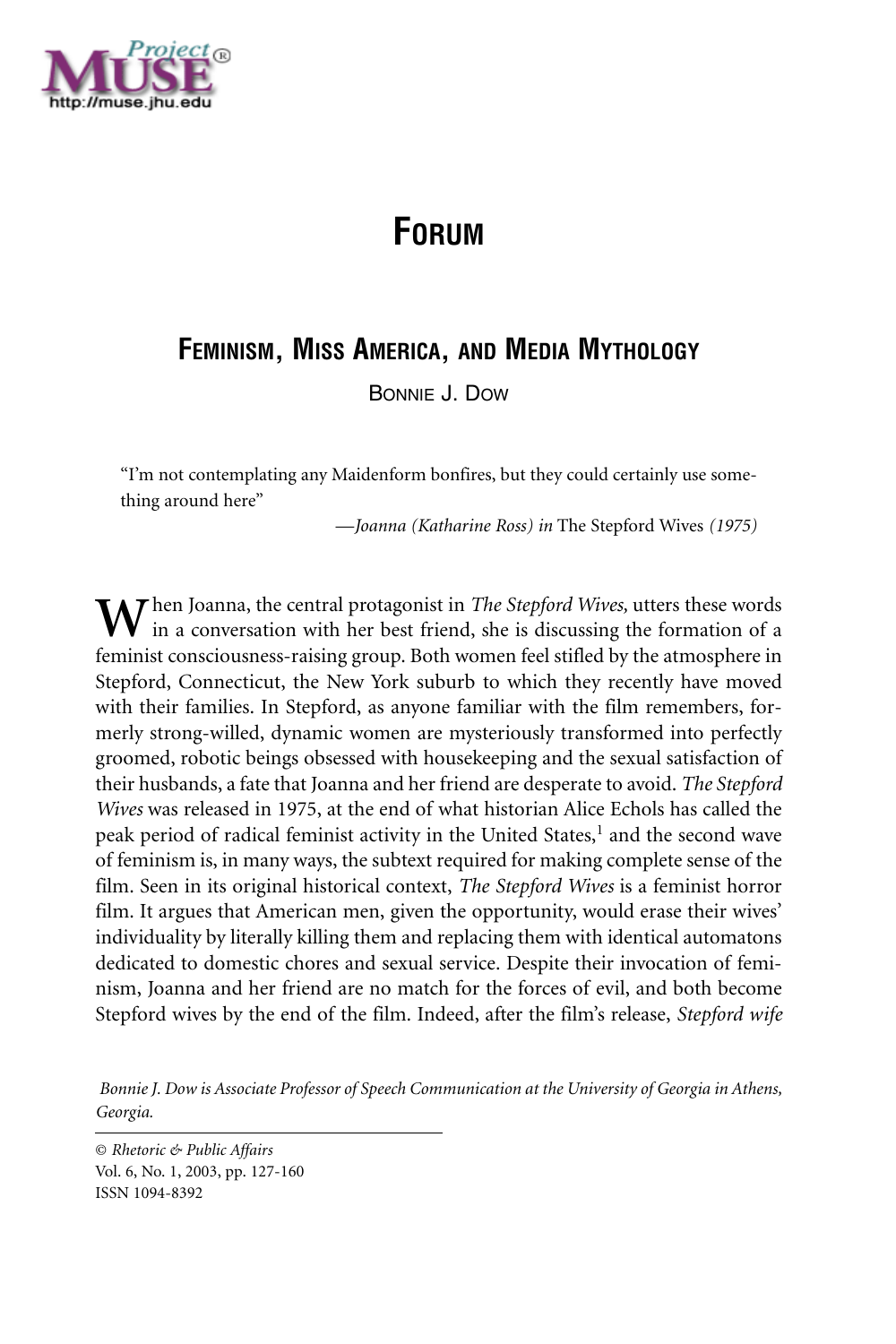entered the American lexicon as a term referring to submissive, plastic-seeming women who were satisfied with the traditional domestic and sexual roles that second-wave feminism sought to challenge.

As a film, *The Stepford Wives* both contributed to and drew from popular notions of the purpose and meaning of second-wave feminist ideology and practices, and I invoke it here as a useful example of the ways that certain understandings of the second wave had solidified in public discourse by the mid-1970s. For example, Joanna's casual reference to "Maidenform bonfires" in the epigraph above is, of course, an allusion to the association of bra-burning with second-wave feminism, an association begun by media coverage of the 1968 protest by radical feminists at the Miss America pageant in Atlantic City.

This essay is an exploration of the legacy of that protest in media discourse about the Miss America pageant, and my highlighting of *The Stepford Wives* as part of that process is perhaps the perfect place to begin, as many of the issues raised by the film are similar, if not identical, to those raised by feminist protests against the pageant. Just as feminists charged that Miss America promoted an ideal of women as plastic, doll-like, submissive sex objects who paraded in swimsuits for the pleasure of men, *The Stepford Wives* took that vision to its nightmarish extreme by depicting a community in which women literally died so that their husbands could possess that ideal. Eerily, news discourse about the Miss America pageant in the 1990s has referred to "Stepford-Wife contestants," and a male pageant producer's comment in 1993 that he "didn't want these women looking like 45-year-old Stepford Wives marching like robots across the stage" was noted in reports on pageant reforms that were designed to "bring [the pageant] into the 90s."<sup>2</sup>

The legacy of second-wave feminism, and its echoes in popular culture, haunt public discourse about Miss America. In histories and memoirs of the second wave, the 1968 Miss America action is a source of both pride and regret: pride for the early visibility and membership it gained for the movement, regret for the unshakeable association of feminism with bra-burning that it fostered. This essay juxtaposes feminist discourse about the 1968 protest with mainstream public discourse about the Miss America pageant in the 30 years that followed, and I argue that these two groups of texts offer a useful case study of a key rhetorical strategy in mediated public discourse about contemporary feminism: the construction of female agency as an implicit repudiation of the feminist critique of patriarchy.

If the second-wave feminist mantra was the "personal is political," implying that women's individual problems were the outgrowth of their political status as an oppressed class, then the corresponding media mantra was precisely the reverse: the "political is personal," implying that the validity of feminist objections to a patriarchal system was easily discredited by the articulation of individual women's disavowal of that oppression. The implicit argument that sexism must not exist if even one woman denies that it does is hardly original; it has been used against feminist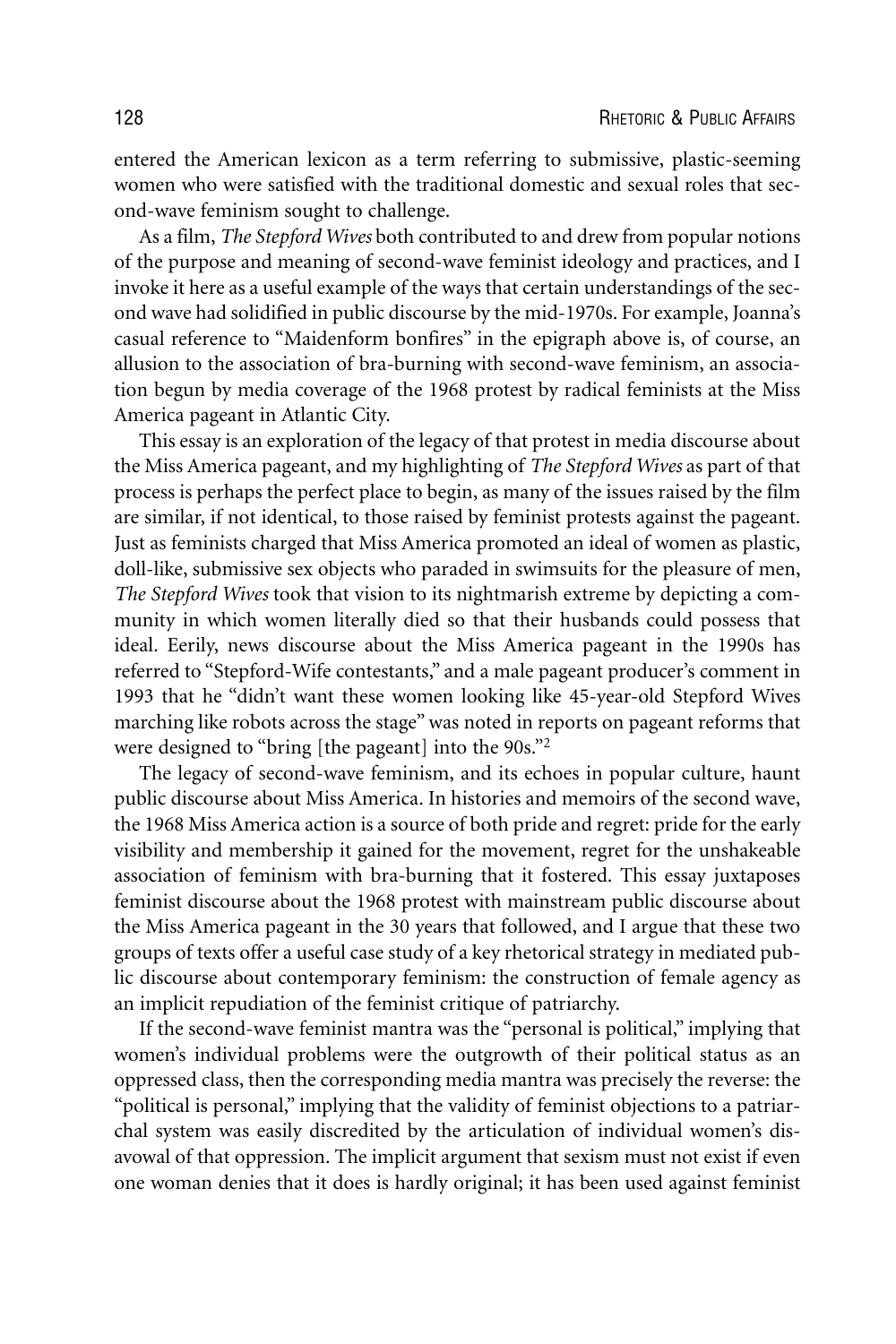claims since the beginnings of the first wave in the nineteenth century. However, the discourse surrounding the Miss America pageant is a compelling example of the reemergence of this strategy in the late twentieth century, and it illustrates the continuing difficulty presented by dominant media's personalization of claims by and about feminism and its implications.

Indeed, as I argue below, the evolution of media discourse surrounding the intersection of feminism and the Miss America pageant shows the functioning of the personalization problem in a variety of ways, the most obvious of which is the longevity of the bra-burning trope itself, which quickly became a synecdoche used to trivialize feminists' critique of beauty politics. Bra-burning, it was implied, was the desperate bid for attention by neurotic, unattractive women who could not garner it through more acceptable routes. Yet, once the feminist critique of Miss America became a ritualistic invocation in media discourse about the pageant, the personalization strategy took another turn, focusing on the contestants themselves. By the mid-1970s, media discourse exhibits an increasing emphasis on the personal agency of beauty contestants, an emphasis that works to refute feminist objections by implying that if women claim that they freely choose to participate in the pageant and refuse to claim that they are being exploited, we should believe them.

By the 1990s, most media discourse about the pageant adopts a bemused, ironic tone toward Miss America, a tone that acknowledges the pageant as an anachronism at the same time that it validates it as an empowering vocation for the women who continue to compete in it. That is, at the same time that media discourse shows clear agreement with aspects of the feminist critique of the pageant, it also insists on a kind of liberal, evolutionary narrative in which the pageant has, in some senses, *become* feminism for its contestants. Hence the irony. Yet this version of mass-mediated feminism is devoid of the wide-ranging critique of class, race, and gender oppression that motivated the original feminist protest against Miss America; indeed, it is devoid of any ideological substance save the notion that women who exercise agency on their own behalf are practicing feminism. As I discuss in the conclusion, the transformation of feminism from a systemic critique of patriarchy to the practice of individualism by women is not a unique strategy in media discourse since the second wave. However, the evolution of media narratives about the intersections of feminism and Miss America since 1968 allows useful discussion of the continuing problem that the mythology of individualism presents for feminism at the turn of the century.

# **MISS AMERICA AND THE BRA-BURNING MYTH**

As the first major public protest staged by radical feminists of the second wave, the events in Atlantic City in 1968 provide an origins story for historical and biographical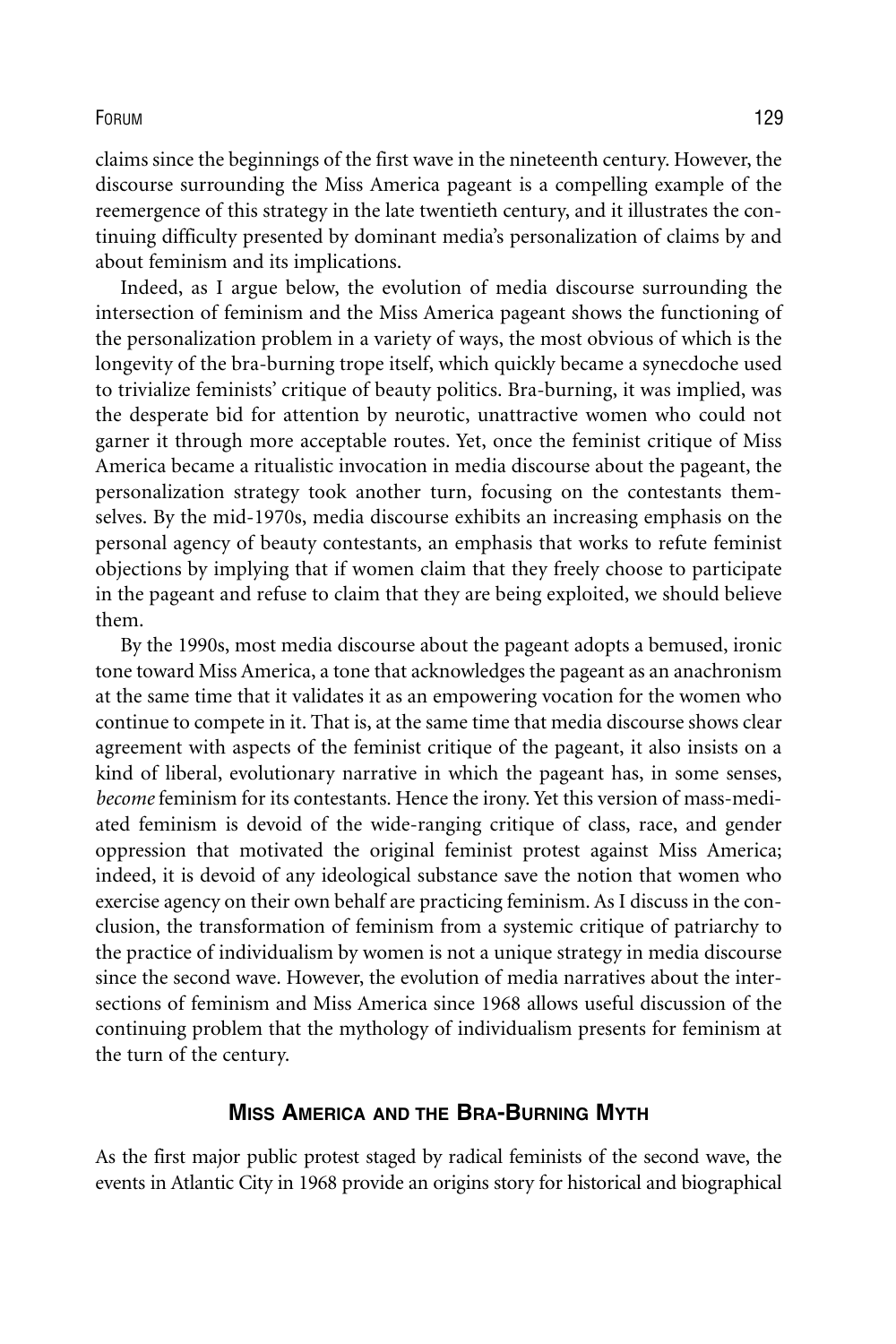accounts of contemporary feminism. The protest was mounted by the New York Radical Women (NYRW), an early radical feminist group that was formed in 1968 by several women who wished to extend the critique of other radical movements (civil rights, antiwar, and the New Left) to include an analysis of women's oppression. Robin Morgan, a member of NYRW and one of the key organizers of the protest, calls it "the first major action of the current wave of feminism in the United States." In her recent memoir of the movement, Susan Brownmiller writes that "the boardwalk hijinks and civil disobedience of the Miss America protest had global ripples as both national and foreign journalists seized on the story," and historian Flora Davis calls the protest the moment that "feminism suddenly burst into the headlines."<sup>3</sup>

Even Frank Deford, author of the laudatory history of the pageant, *There She Is: The Life and Times of Miss America,* wrote that, for Women's Liberation, "the skirmish at [Atlantic City's] Convention Hall is roughly analogous to the Boston Tea Party." In Alice Echol's germinal history of radical feminism, she notes that the protest "marked the end of the movement's obscurity"; similarly, in *The Sisterhood,* Marcia Cohen claims that the events in September 1968 were "a moment that changed the world's view of this rebellion—and therefore perhaps the rebellion itself—forever." Including a description of the protest in the chapter of her memoirs titled "The Origins of the Second Wave of Feminism," Sheila Tobias perhaps puts it most succinctly when she notes that the protest "both helped publicize and would later haunt the women's movement."4

As most of these accounts acknowledge, what "haunted" the women's movement was the image of bra-burning. Those knowledgeable about the history of secondwave feminism are well aware that no bras were burned at the 1968 protest; indeed, feminist historians, as well as participants and observers of the protest, have made considerable efforts to dispel the myth.<sup>5</sup> Regardless, bra-burning became what historian Ruth Rosen has called "the most tenacious media myth about the women's movement," and she maintains that, "in a breast-obsessed society, 'bra-burning' became a symbolic way of sexualizing—and thereby trivializing—women's struggle for emancipation."6 Certainly, trivialization is a crucial implication of the "sexy trope" of braburning;7 when Senator Jennings Randolph characterized feminists as "braless bubbleheads" two years after the protest in his widely reported response to the Women's Strike for Equality in 1970, he surely meant to trivialize them.<sup>8</sup> As Rosen points out, part of the issue is media conflation of the so-called "sexual revolution" with women's liberation, as if the women at the protest were fighting primarily for the right to go braless so that they could be more sexually available.<sup>9</sup> Susan Douglas agrees, arguing that "women who threw their bras away may have said they were challenging sexism, but the media, with a wink, hinted that these women's motives were not at all political but rather personal: to be trendy, and to attract men."10

Bras were only one of many items that were tossed into a "freedom trash can" on the boardwalk in Atlantic City on September 7, 1968: also included were girdles,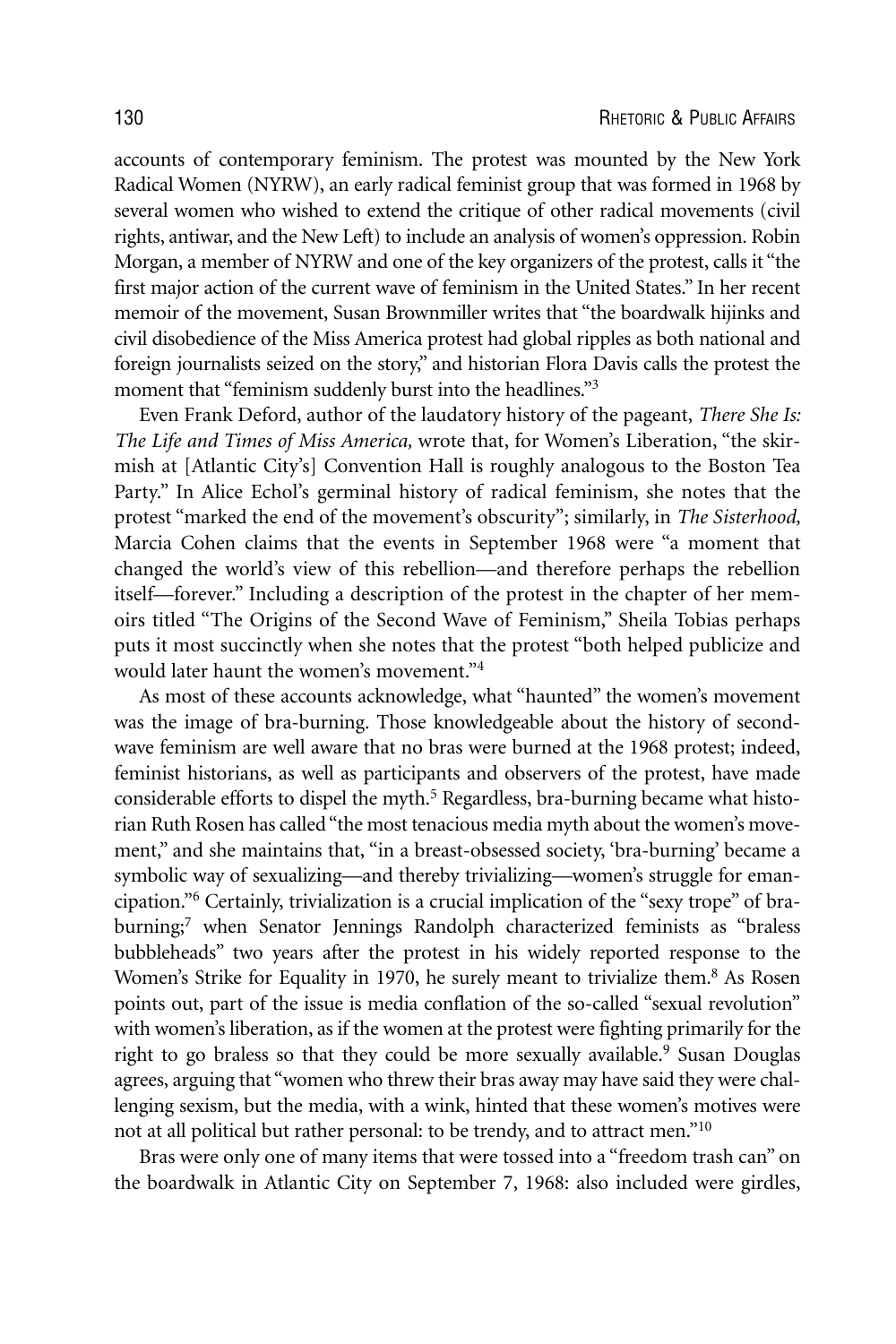high heels, cosmetics, eyelash curlers, wigs, issues of *Cosmopolitan, Playboy,* and Ladies Home Journal—what feminists termed "instruments of torture" to women.<sup>11</sup> The trash can was never lit on fire, but the rumor that it would be—and the later assumption that it had been—was begun by protest organizer Robin Morgan's discussion with a *New York Post* reporter a few days earlier. In that conversation with *Post* reporter Lindsy Van Gelder (who later became an active feminist), Morgan identified herself as a member of the Yippies (Youth International Party) and drew connections between the Miss America action and other New Left protests. Seizing on these links, Van Gelder wrote a lead to her story that read as follows: "'Lighting a match to a draft card or a flag has been a standard gambit of protest groups in recent years, but something new is due to go up in flames on Saturday. Would you believe a bra-burning?'" Further heightening the effect, the *Post* gave the story a headline that read: "Bra Burners and Miss America."<sup>12</sup>

As the Miss America protest occurred less than two weeks after the tumultuous 1968 Democratic National Convention in Chicago, and given that the majority of the members of NYRW were or had been aligned with civil rights, antiwar, and New Left movement groups, Van Gelder's analogy to the burnings of draft cards and flags was not out of place. But that context disappeared in later allusions to bra-burning, when it became less a symbolic act of political defiance—as other burnings had been—and was used more to symbolize feminists' personal disdain for conventional femininity. This is a crucial difference: it is the difference between a critique of an established system that oppresses women—much as the burning of draft cards was a critique of the military industrial complex—and a trivial gesture that dominant media used as evidence that feminists had so little of substance to complain about that they were concerned with undergarments.

Before, during, and after the protest, feminists did take pains to make their systemic critique. The memoir of Carol Hanisch, one of the members of NYRW and a participant in the protest, notes that NYRW held a consciousness-raising session about the Miss America pageant, concluding that the protest would be an ideal way "to unite women by taking on those issues that spoke to the oppression we all experienced in our daily lives." Robin Morgan's description of the protest, written in 1968 and published in various New Left outlets, defended the pageant as a fitting target because of its "perfect combination of American values—racism, militarism, capitalism—all packaged in one 'ideal' symbol: a woman." As she pointed out, in addition to the pageant's propagation of the "Mindless Sex-Object Image," a black woman had never been a finalist, the winner would entertain the troops in Vietnam, and "the whole gimmick of the million-dollar pageant corporation is one commercial shill game to sell the sponsor's products."<sup>13</sup>

Morgan's analysis, reflecting perspectives developed in other radical movements, indicates the kind of systemic critique the feminists meant to offer through the protest. The account of the protest included in the October 1968 issue of *Voice of the*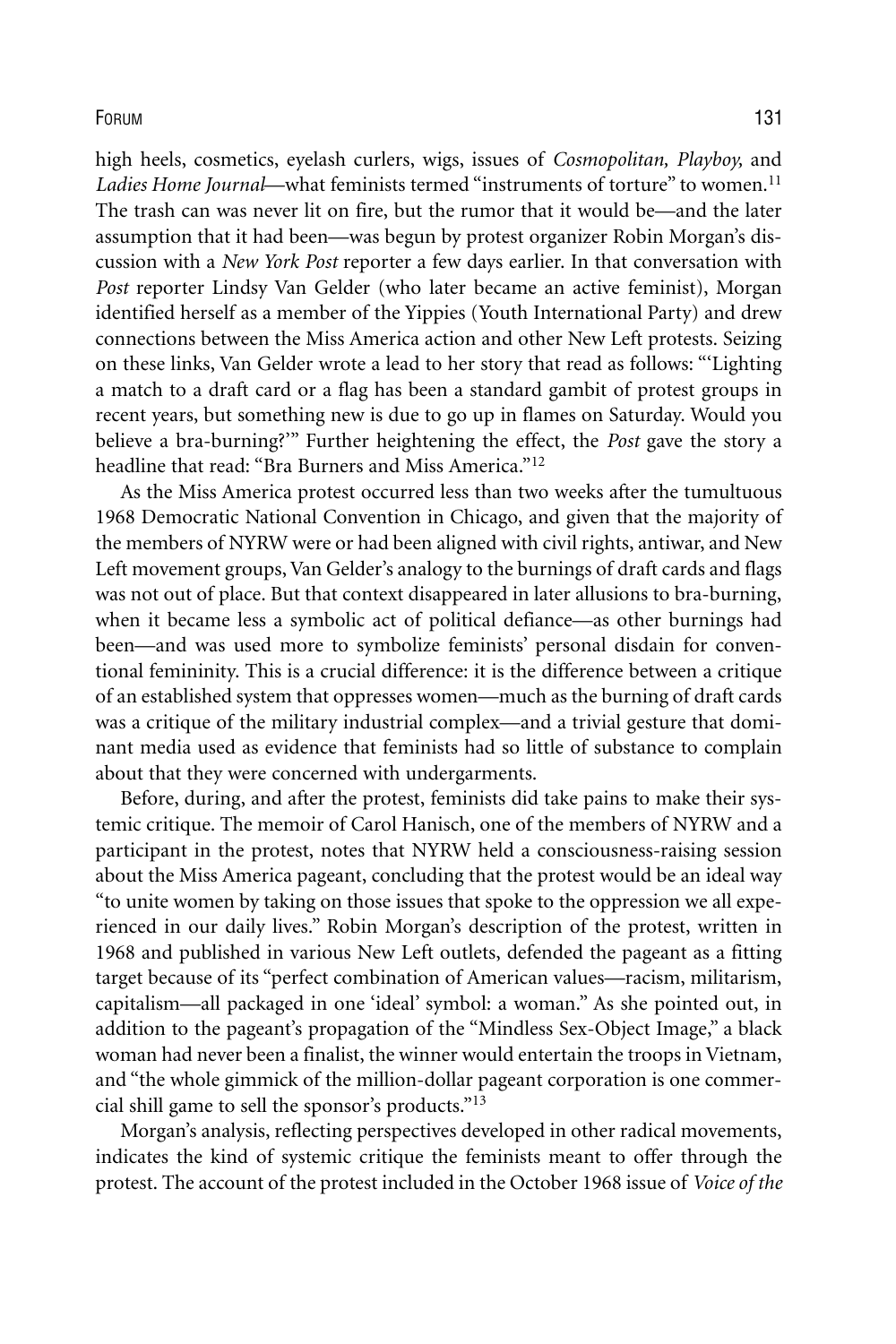*Women's Liberation Movement,* one of the first of the more than 500 feminist publications that would spring up over the next two years, was even more direct about this intent. The account noted specifically that "Our purpose was *not* to put down Miss America but to attack the male chauvinism, commercialization of beauty, racism and oppression of women symbolized by the pageant." The press release distributed in advance of the protest also outlined the critique of racism, militarism, and capitalism; in addition, it argued that the contest promoted the "'win-oryou're-worthless' competitive disease," the ideal of women as "young, juicy, and malleable," and the "Madonna-Whore combination" within which women must be both "sexy and wholesome." Moreover, the release charged that the pageant encouraged women to be "inoffensive, bland and apolitical" because conformity was "the key to the crown," and it made clear that "real power to control our own lives is restricted to men, while women get patronizing pseudo-power, an ermine cloak and a bunch of flowers." Finally, the feminists charged that the pageant "exercises thought control . . . to enslave us all the more in high-heeled, low-status roles; to inculcate false values in young girls; to use women as beasts of buying; to seduce us to prostitute ourselves before our own oppression."<sup>14</sup>

Not surprisingly, on the day after the pageant, the crowning of the new Miss America was a bigger story for the *New York Times* than was the protest. The crowning of Miss Illinois as the new Miss America was covered on page 54 of the paper, and there was no mention of the protest in an article that proclaimed that the key triumph for the winner was that she was the first blonde to win the title in 11 years. The account of the protest appeared on page 81, and it contained a small sidebar in which Miss America was asked for her reaction. She replied that "It was just too bad. I'm sorry it happened."15

Charlotte Curtis, the society reporter from the *New York Times,* had been dispatched by her paper to cover the crowning of the new Miss America, but she was forced to cover the protest as well, because the feminists had made it clear that they would not talk to male reporters. Susan Brownmiller later described Curtis's coverage as "colorful and sympathetic"; indeed, the first three paragraphs of the *Times* story managed to convey the activities at the protest as well as to include the protesters' critique of beauty politics, the racism of the pageant, and their intent to boycott pageant sponsors. Curtis's lead included a description of the "freedom trash can" and its contents as well as noted that the women were "armed with a giant bathing beauty puppet." She later described the chains encircling the puppet and included the feminists' claim that they represented "the chains that tie us to these beauty standards against our will." The entire first half of the news story provides a vivid picture of the protest, describing the live sheep (which Curtis called a ram, but was actually a ewe) that the protesters crowned "Miss America," noting that the women were peaceful and stayed behind police barricades, and detailing the generational and geographical diversity of the participants. The story also included Robin Morgan's assurance that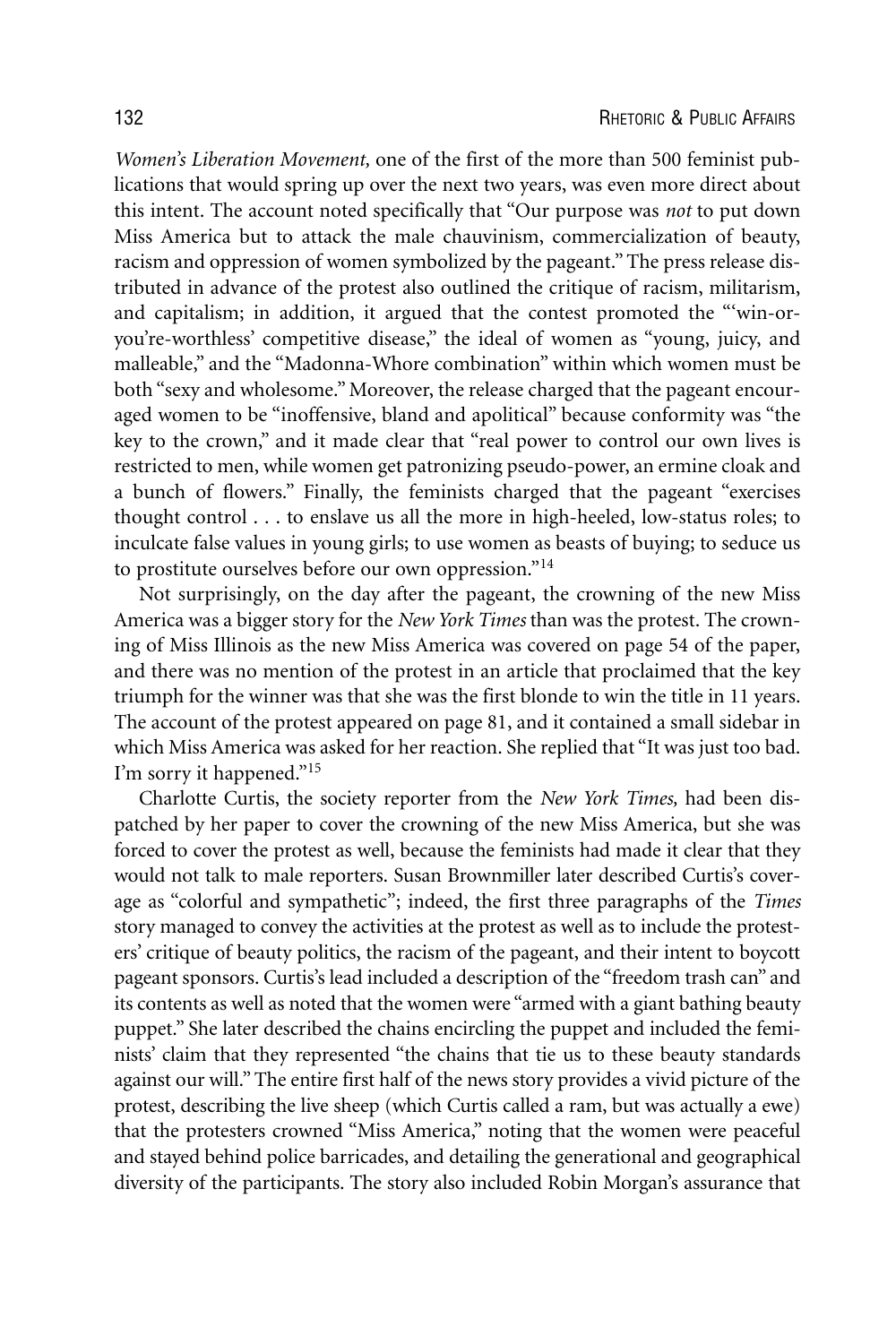the day's activities were designed as peaceful protest, as they "didn't want another Chicago," and there had been no intent to go beyond a "symbolic bra-burning," as the mayor of Atlantic City was concerned about the highly flammable boardwalk.<sup>16</sup>

Curtis's account was written before the day's events ended; during the pageant itself, several feminists entered the auditorium, unfurled a banner reading "Women's Liberation" over the balcony, began chanting "No More Miss America" and "Freedom for Women," and released stink bombs, supposedly containing Toni Home Permanent Solution (Toni was a pageant sponsor) before they were ejected by police and at least one of them was arrested. The network television cameras never wavered from the stage.<sup>17</sup>

In typical journalistic style, Curtis included a depiction of the public reaction to the protest in the latter half of her story. She described the spectators as "generally unsympathetic," and quoted one that called the protesters "vulgar" because of their signs that read "Miss America Sells It," and "Up Against the Wall, Miss America." Another man was quoted as telling the feminists to "throw yourselves" into the freedom trash can because "it would be a lot more useful." Perhaps most interesting was the description of three counter-picketers, including a 1967 Miss America runnerup, who wore a sign reading "There's Only One Thing Wrong with Miss America. She's Beautiful." Curtis dutifully noted that the sign was pinned to the woman's dress with a "Nixon for President" button.18

The implication that feminists were motivated primarily by envy, and that their critique of Miss America was directed at contestants themselves rather than at the patriarchal system that had created the pageant, was buttressed by some of the tactics of the protesters described elsewhere in the article. These included the representation of Miss America as a sheep, the signs mentioned earlier, and a protester's claim that the only "'free' woman is 'the woman who is no longer enslaved by ludicrous beauty standards.'"19 The protesters also sang songs with such lyrics as "Ain't she sweet/makin' profit off her meat/Beauty sells she's told, so she's out pluggin' it/Ain't she sweet."<sup>20</sup> Indeed, two months later, one of the protest participants, Carol Hanisch, penned a critique of the events in Atlantic City in which her primary objection was that "a definite strain of anti-womanism was presented to the public to the detriment of the action" because "Miss America and all beautiful women came off as our enemy instead of as our sisters who suffer with us." For example, according to Hanisch, "crowning a live sheep Miss America sort of said that beautiful women *are* sheep," and such signs as "'Miss America Is a Big Falsie' hardly raised any woman's consciousness and really harmed the cause of sisterhood."<sup>21</sup> Moreover, lines from the "No More Miss America" press release, such as "the Pageant contestants epitomize the roles we are all forced to play as women" and "Miss America is a walking commercial for the Pageant's sponsors. Wind her up and she plugs your product on promotion tours and TV" could be used to support Hanisch's analysis that contestants were depicted as both brainless and brainwashed.<sup>22</sup>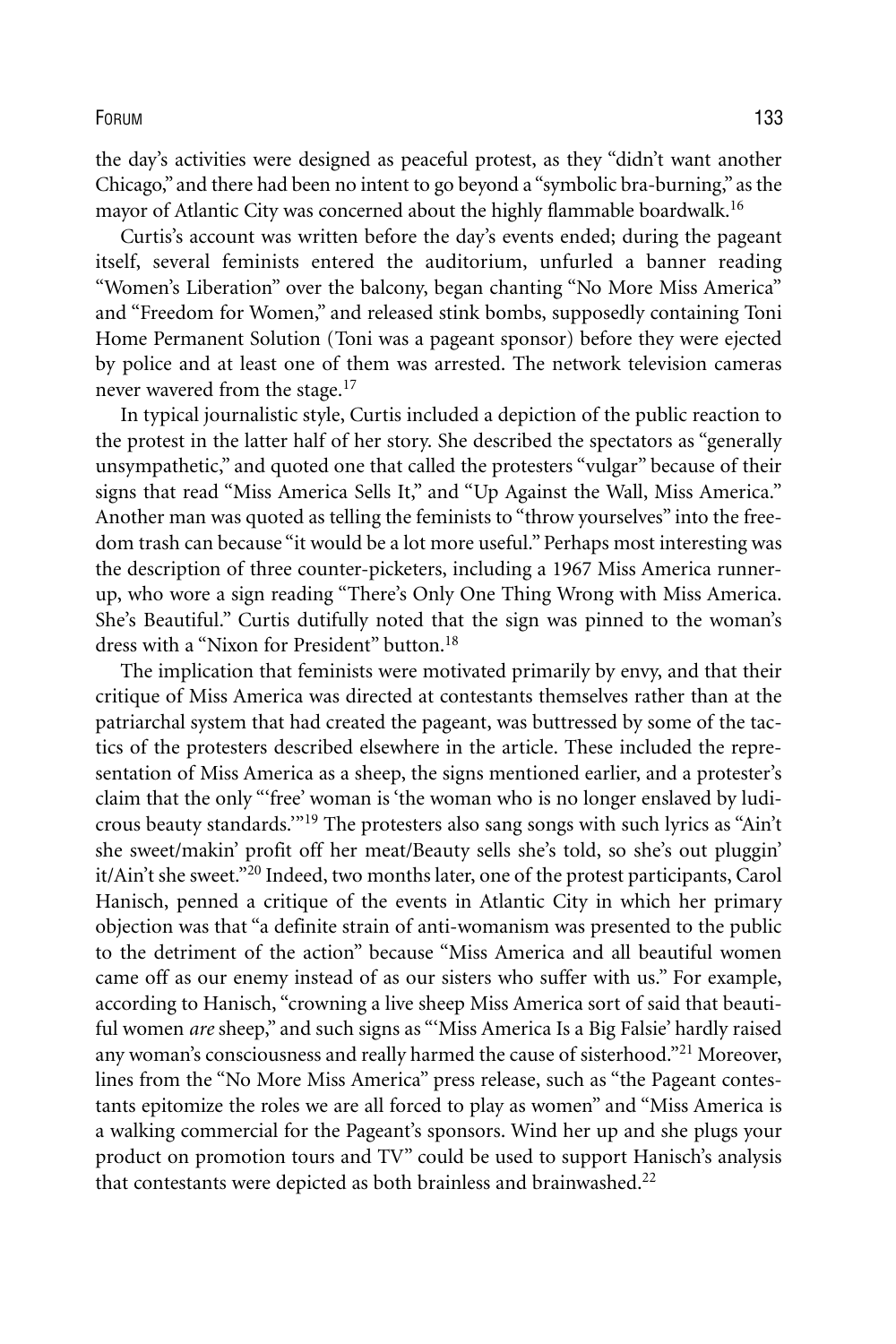However, Hanisch perhaps laid too much blame for such misapprehensions at the protesters' feet. The cultural beliefs that women are inherently competitive with other women and that any critique of beauty politics was motivated by envy was hardly invented by feminists. Indeed, spectator reactions to the protest that were reported in the women's liberation press, such as hecklers who shouted "'You're just jealous—you couldn't be Miss America if you were the last man [?] on earth'" and "'Get back on your broom,'" as well as the suggestion that the protesters must be lesbians, are evidence that it took little encouragement for onlookers to resort to the "envy" explanation.23 A few days after the protest, a column by the *New York Post*'s Harriet Van Horne offered further elaboration on this perspective. Calling the protesters "sturdy lasses in . . . sensible shoes," Van Horne wrote that she discarded her invitation to attend the protest because "this lady of the press usually has something nicer to do on Saturday night than burn her undergarments on the boardwalk in Atlantic City. And I suspect the deep-down aching trouble with these lassies is that they haven't." She thus neatly forwards the bra-burning myth as well as the notion that the protesters were driven less by ideology than by their failure in heterosexual romance, concluding that "my feeling about the liberation ladies is that they've been scarred and wounded by consorting with the wrong men."<sup>24</sup>

If it were the case, as one of the protesters later remarked on the David Susskind show, that "'[e]very day in a woman's life is a walking Miss America contest,"<sup>25</sup> then one of the unfortunate perceptions created by the events in Atlantic City was that feminists were disgruntled because they could never win such a contest. That many feminists refused to participate in beauty politics was a clear message of the protest; at issue was their motivation. Two years later, the incoming president of the National Council of Women was asked her opinion about feminism and remarked that not only did she not believe that women faced discrimination, but that "so many of them [the feminists] are just so unattractive . . . I wonder if they're completely well." The implication, of course, is that protesting had become a way of getting the attention that ugly women were otherwise denied; as Susan Douglas astutely notes, "feminists were cast as unfeminine, unappealing women who were denouncing the importance of the male gaze, yet who secretly coveted that gaze for themselves by protesting in public. These poor girls, it was suggested, sought to get through political flamboyance what they were unable to get through physical attractiveness." Within this logic, bra-burning was simply a desperate bid for attention rather than a symbolic act of political defiance, and the feminists were little different from the women parading down the runway: they were simply less attractive.<sup>26</sup>

# **MISS AMERICA'S MEDIA MAKE-OVER**

The 1969 cover stories in *Life* and the *New York Times Magazine* on the emerging women's liberation movement would both begin by recounting the events in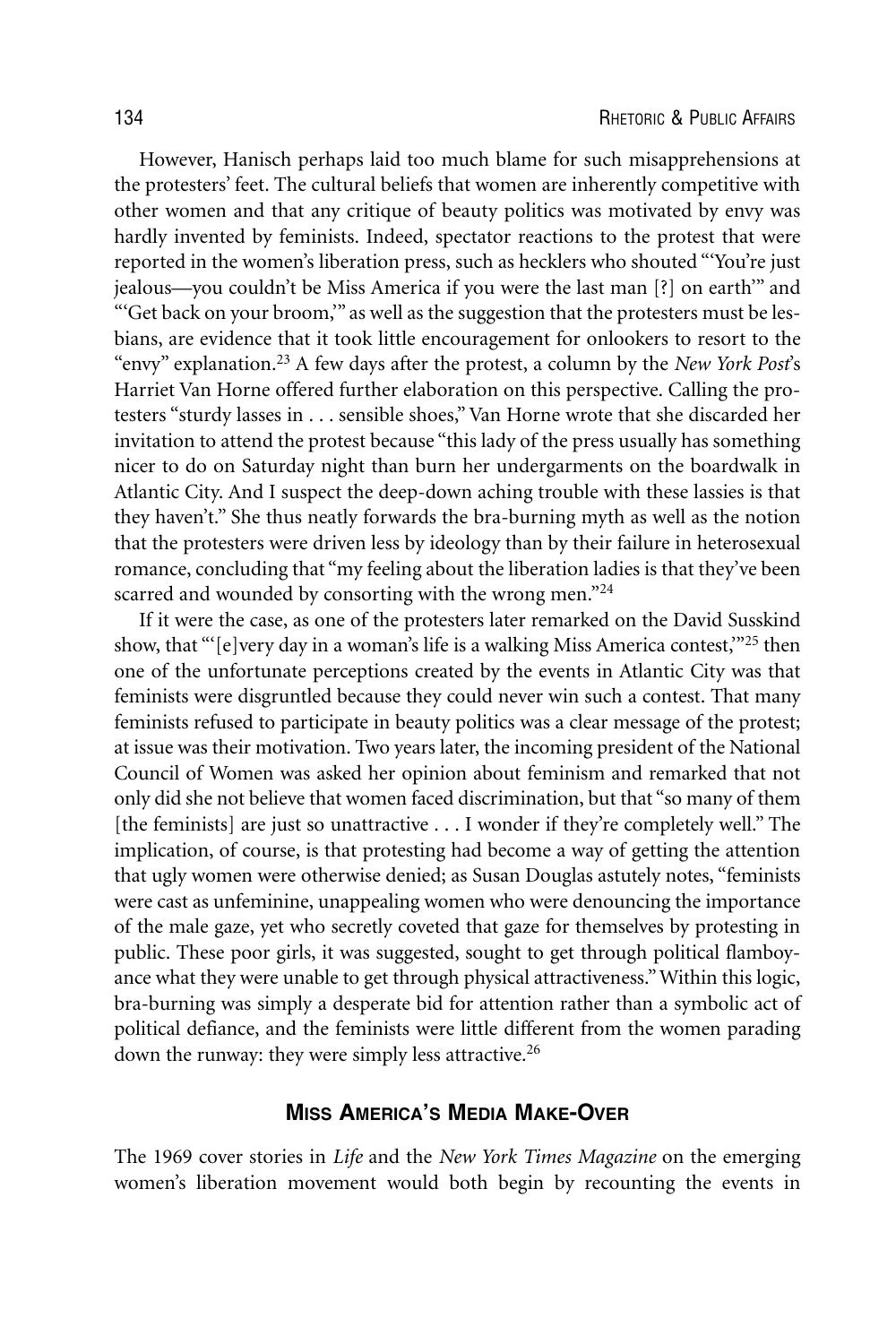Atlantic City in September 1968.<sup>27</sup> No one could doubt that the Miss America protest had put women's lib on the map, and feminists even predicted that it might not be long before the pageant was closed down entirely.<sup>28</sup> In 1969, a group labeled the "Women's Liberation Front" received a brief *New York Times* mention for its picketing of the pageant, and, in 1974, the National Organization for Women held its annual conference in Atlantic City in September and invited the Miss America contestants to attend their meetings and workshops. The *New York Times* article on the NOW conference noted that "the 'Miss America's swimsuit competition has been one of the targets for attack by women's liberation groups," and included a remark by the producer of the pageant that the swimsuit competition was not the "favorite operation" of the pageant, although he defended it as "a great test of poise.'"29

Although the prediction that feminists would shut down the pageant has not been realized, it is easy to link feminist pressure—and the general influence of feminism on American culture—with changes in the Miss America pageant since 1968. Despite media dismissal of the political significance of feminists' critique of beauty politics, the Miss America organization clearly felt pressure to update its image. In the last 20 years, the pageant has decreased the importance of the swimsuit score in the overall competition; banned professional hairdressers and makeup artists from the pageant; stopped announcing contestants' breast, waist, and hip measurements; started requiring that contestants choose a social issue for their "personal platform"; and even ceased requiring that they wear high heels during the swimsuit segment.<sup>30</sup> Most important for this analysis, however, is the fact that media coverage of Miss America began implicitly—and sometimes explicitly—making feminism a consistent subtext in discussion of the pageant. Equally as consistent, however, is the persistence of the personalization strategy: rather than engaging with feminists' charges about the hegemony of beauty standards, media discourse instead began to emphasize the personal agency of the Miss America contestants, putting to use the well-learned lesson that the most efficient way of refuting feminism was to feature individual women's disavowal of its claims.

In such a way, media professionals were able to congratulate themselves for taking Miss America to task on feminism's behalf while simultaneously eliding the larger implications of the feminist critique. This shift is clearly signaled by a 1974 story in the *New York Times* headlined "For Miss America '75, the Questions Get Tougher." Part of that curious genre of reportage in which a journalist attempts to describe the tactics of other members of her tribe, this story focuses on the strange situation at the 1974 pageant created by the fact that the National Organization for Women was holding its annual conference in Atlantic City at the same time. The lead for the story introduces this theme: "Miss America of 1975, clutching her chaperone's hand, walked nervously through the lobby of a hotel that was also housing 2,000 feminists," and the story went on to maintain that "what perhaps makes her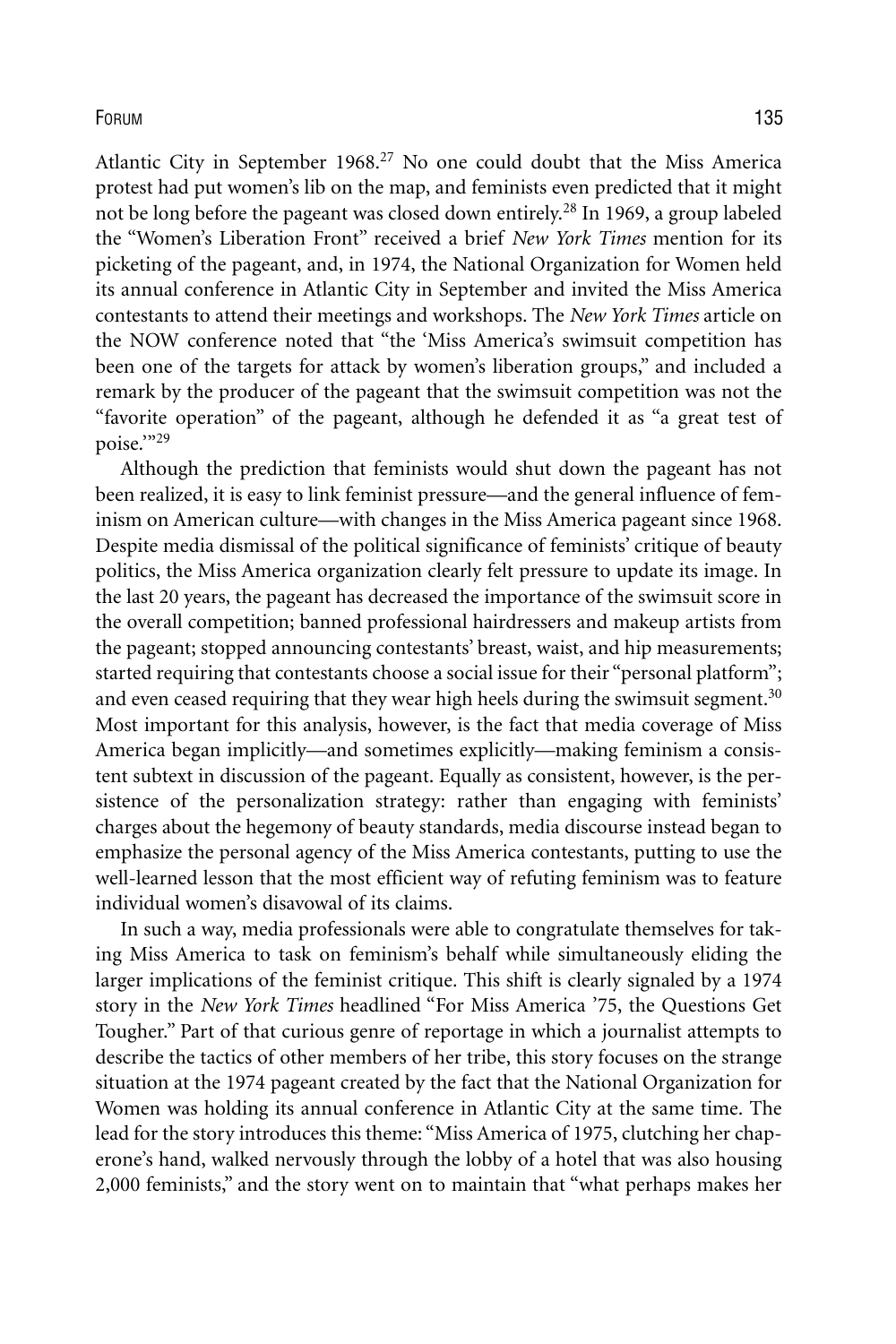more newsworthy [than past Miss Americas] is that she was crowned in a year when 2,000 feminists staged a 'Wonder Woman' parade down the boardwalk" as part of their conference titled "Wonder Woman Conference: No Myth, America." These few fragments from the story establish a narrative in which the newly crowned Miss America herself, not what the pageant symbolizes, becomes the "nervous" target of feminist wrath.31

Observing that reporters "seem to have grown more aggressive in their questioning of Miss Americas" and were leaving behind the "slightly worshipful quality" of questions in years past, the story notes that Miss America was asked for her opinion on the ERA, Watergate, amnesty for draft dodgers, and, of course, the feminist presence at the pageant. With regard to the latter, Miss America is quoted as expressly denying that pageant officials forbade her from attending events at the NOW conference (to which all contestants had been invited); rather, she "'simply didn't have any time—there were so many rehearsals'" for the pageant. Asked specifically about the women's movement, she replied that "'that is their thing . . . and this is my thing. I respect what they're doing and I hope they can respect me for what I'm doing.'" Her responses to later questions, however, imply a somewhat stronger negative reaction to feminism, as she announced that she did not believe in living together before marriage, that she would take her husband's name after marriage, and that she preferred "Miss" to "Ms." The story concludes with a description of events at the NOW conference, including an incident in which several feminists attempted to enter the guarded room where the Miss America contestants were having their farewell brunch, so that, as the reporter put it, they could get "a glimpse of 'Them,' as they called the beauty queens." Further reinforcing the impression that the feminists, in contrast to Miss America, were hardly respectful of women's individual differences, one of the NOW members was quoted as saying that, though she would "'like to try to rap'" with the contestants, that they were "'impenetrable. They're surrounded by plastic.'"32

Two months before the intersection of the pageant and the NOW convention in Atlantic City, the *New York Times* ran another story on Miss America, titled "Miss America: She's Always on the Road," a sort of "day-in-the-life" chronicle of the reigning queen's activities. The topic of the women's movement loomed large in this story as well, indicating that the physical presence of feminists protesting was not a necessary prerequisite to interrogating Miss America about her opinion on the movement. In this story, Miss America emerges as a sort of proto-feminist who eschews radicalism while displaying no shyness about her own ambitions. What becomes clear in this story is that, for the *New York Times,* personal ambition counts as feminism. The section of the story treating the women's movement begins as follows: "As for the women's movement, Miss King said she regards herself as 'middle of the road,' even though she is one of the few Miss Americas ever to talk constantly about wanting a career." Positing support for careerism even more firmly as an indicator of feminism,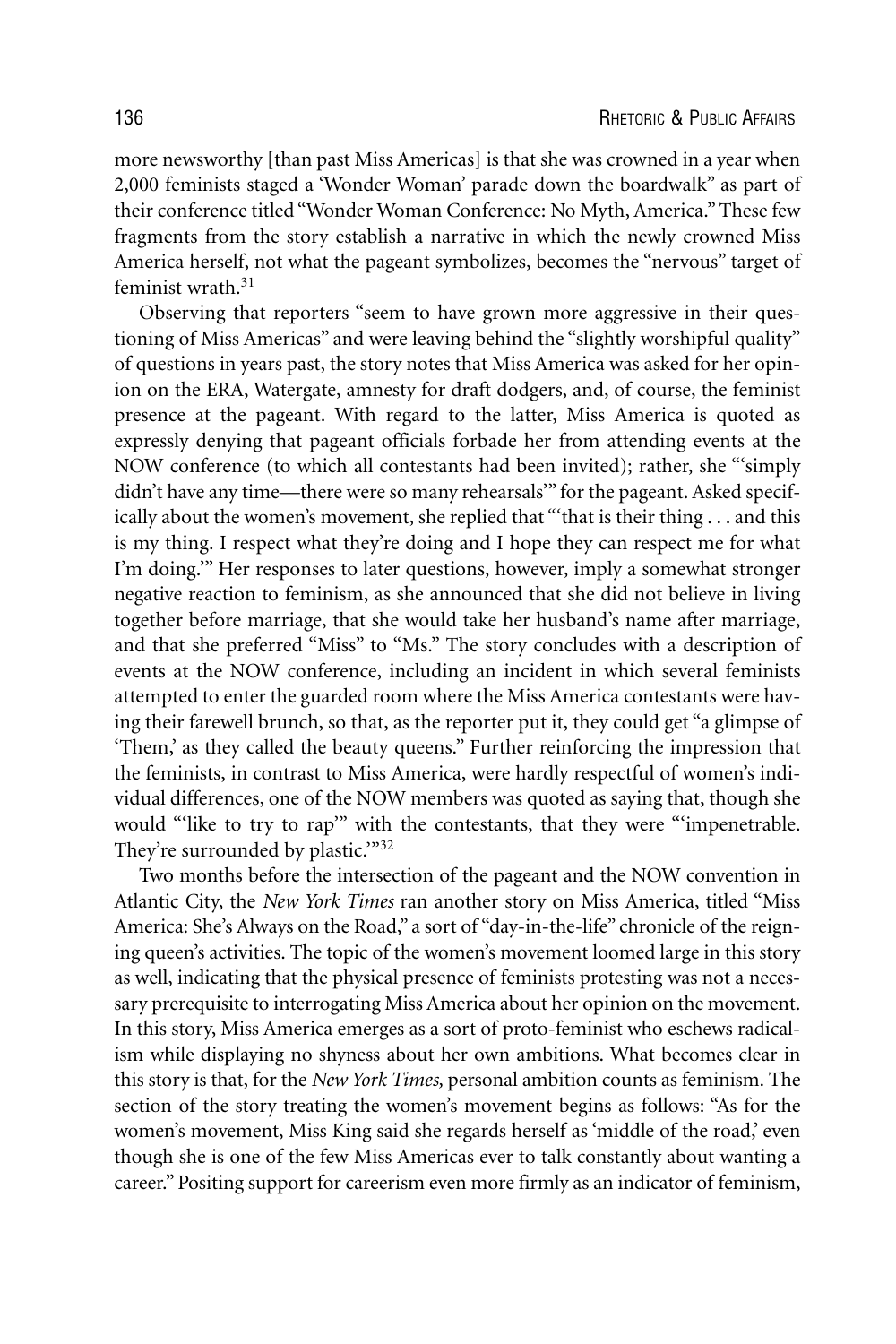Miss King is further quoted as saying that "'if a woman wants to stay at home, fine, and if a woman wants to be a lawyer, fine.'" As her successor in Atlantic City would, this Miss America takes the position that women's different choices should be respected; interestingly, however, she goes on to assert that her role as a beauty queen is an effective feminist platform: "'Maybe I'm not as radical as some, but I do feel I'm in a position to do some good for women. Every day I speak with business people and community leaders—people in a position of power to help women. I feel I can do more this way than by carrying a picket sign.'"33

The genius of this story is that it suggests that, given the right young woman, being Miss America can be the equivalent of feminist activism. Indeed, it might even improve on feminism, as it avoids disruptive tactics like picketing and has the advantage of attractive packaging in a "blonde, 5-foot 9-inch, 125-pound queen." In this article, even the swimsuit segment becomes simply a means to an end. Asked if she felt that the Miss America contestants were treated as sex objects, Miss King replied that "'I'm not sure I even understand what that is. . . . I'm very proud of being a woman. I don't feel I'm exploited.'" Perhaps backtracking a bit from the implication that displaying one's body in a swimsuit is a sign of pride in womanhood, she goes on to insist that she "'got involved for the scholarship money,'" which she would use toward a law degree, and that "'after Atlantic City, you never again have to appear in a swimsuit.'" The article's discussion of feminism concludes with Miss America's opinions on marriage, in which she notes that, while she expects she will marry someday, "'I certainly want to fulfill myself and be my own being at the same time.'"<sup>34</sup>

This article is perhaps the exemplar of its type, as it defines the contours of what would become the dominant approach to the continuing problem that feminism presented for Miss America. First, in such stories, patriarchy was not the target of feminists; rather, it was Miss America herself, as embodied by the young women who vied for the crown. Those young women's defense of their own self-determination became the ritualistic response to feminist charges. Second, and related, these stories thus framed feminism as a battle between different *types* of women, rather than a struggle on behalf of *all* women against an oppressive system that maintained that it was somehow appropriate to judge women's qualifications for scholarship money through their appearance in swimsuits and evening gowns. This narrative was briefly ruptured in 1984, when Vanessa Williams, the reigning Miss America and the first African American woman to wear the crown, was forced to resign after nude photographs of her engaging in lesbian sex were published in *Penthouse.* Feminists defended Williams against what they labeled the hypocritically puritanical pageant promoters who had forced her out, arguing that the Miss America pageant itself was simply a softer version of pornography.

Indeed, 16 years earlier, the 1968 "No More Miss America" press release had made the point that "Miss America and *Playboy*'s centerfold are sisters over the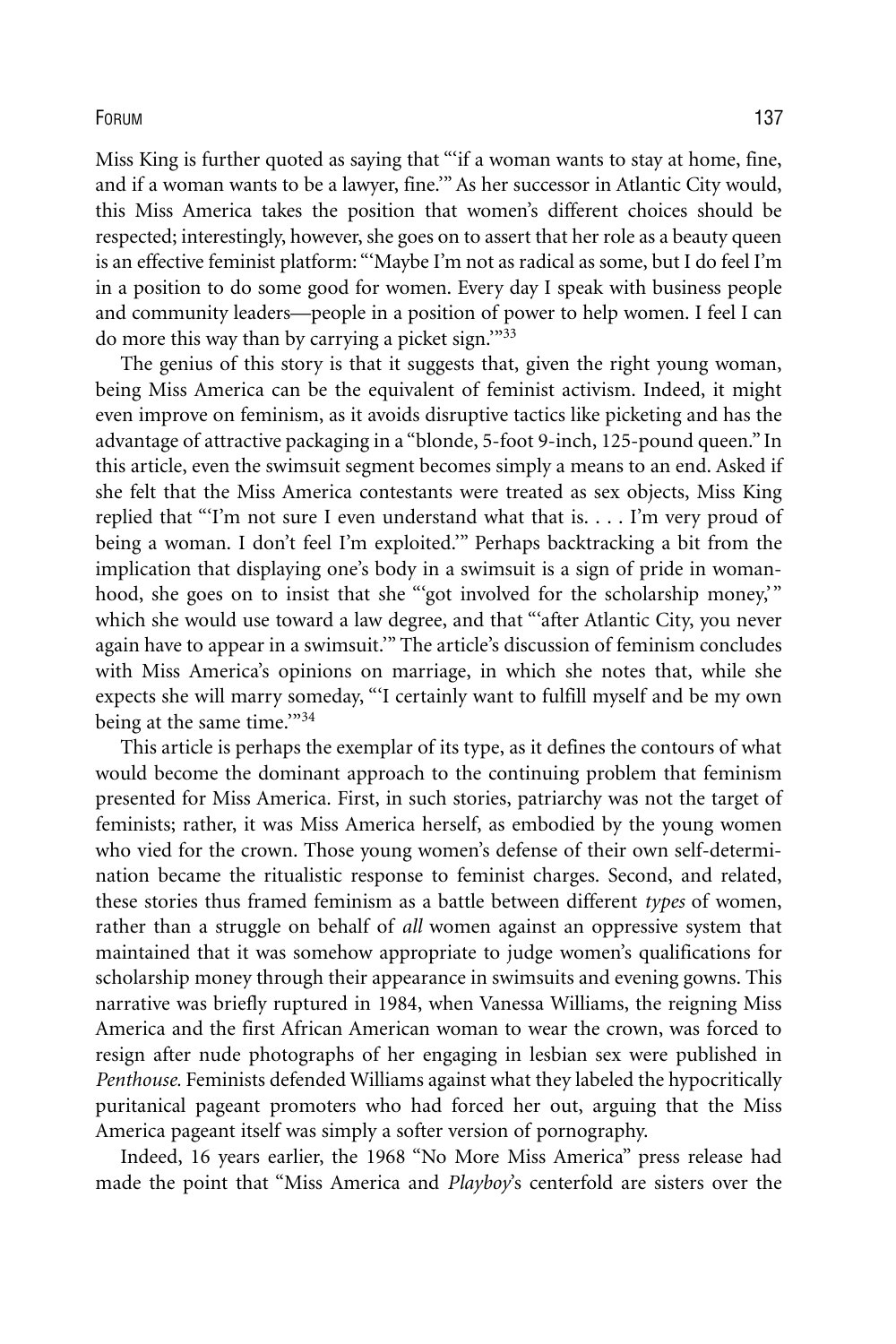skin," and Robin Morgan herself made the case again in 1984 in a column in *Ms.* magazine on the Williams scandal:

For almost two decades, the Women's Movement has been exposing *connections* in the exploitation of women: how the pornographer and the puritan need each other to thrive. Pornography requires an atmosphere of sexual repression so that it can market sex as forbidden fruit; the puritanical sensibility needs to view sex as wicked so that it can measure its own Moral Majority fake wholesomeness in contrast. Both dehumanize women, whether through the applehood and mother-pie "good girl" image, or the plastic sex-doll centerfold fetish. Neither reflects real female human beings—our concerns, our bodies, our sexuality, our lives.<sup>35</sup>

Much as she had 16 years earlier, Morgan delivered a structural analysis of the pageant's sexism, racism, homophobia, and economic exploitation of women, making clear that feminists opposed the institution, not the women who participated in it. As she argued, "women who enter beauty contests and women who work in the pornography industry do so from simple economic necessity. Until we all have genuine equal access to education, who dare blame a woman for seeking the scholarship money such pageants proffer? Or blame a woman posing nude when her alternative still is earning only 60 cents to the dollar a man earns at 'legitimate' jobs?"36

Severely truncated versions of this analysis appeared in mainstream media outlets such as *Newsweek* and *U.S. News,* but feminists' support for Williams was easy to dismiss as a version of "the enemy of my enemy is my friend."<sup>37</sup> A perfect symbol of the pageant's hypocrisy, the treatment of Williams was a magnet for feminist outrage, but the media visibility it provided for the feminists' case was short-lived. By the end of September 1984, the pageant appeared to have triumphed over the scandal, when *Newsweek* ran a feature story titled "A Controversial 'Spectator Sport,'" for which the subtitle read: "Despite Vanessa Williams and attacks by feminists, the love affair with beauty pageants is going strong." The suggestion that pageants are "sport" runs throughout the article, which carries the theme that contestants train for pageants like ambitious athletes, honing their skills in lesser pageants and working with professional coaches. "Physical perfection is no longer enough," the article notes. "These days they must also be career-oriented and academically distinguished." As one state pageant chairman insisted, "'The girls who were winning pageants 10 years ago couldn't make the top 10 now. . . . They're better trained, they're better physically, they're smarter, they're more sophisticated.'" And they know just what they are getting into. Apparently asked the by now predictable question about exploitation, Miss America 1983 just as predictably replied: "'If this is being exploited, I hope every woman can be exploited like this.'" The story ends on an ironic note: "With this Saturday's passing of the tiara, one more Miss America will have that chance.'"<sup>38</sup>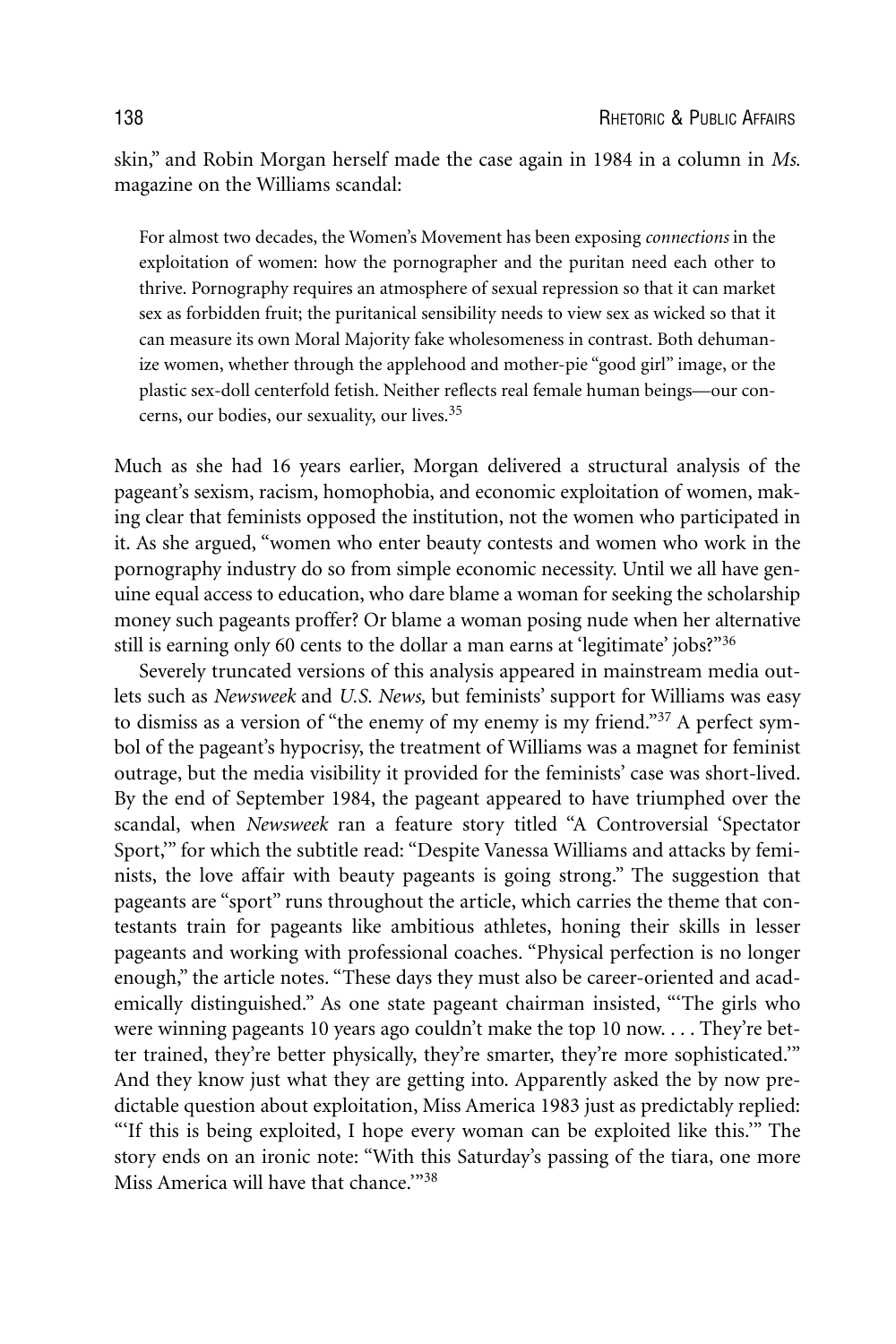By this point in the 1980s, media's tendency toward personalization has elided the feminist critique of beauty pageants. The discourse implies that, while pageants are still "going strong," they are hardly cause for concern; rather, they are just another example of free enterprise at work. As the *Newsweek* feature points out, pageants are a multimillion-dollar business in which the rules for success are increasingly obvious, and the women who participate in them have learned those rules well. The danger that feminists identified is past, this discourse suggests, because the women who chase the crowns are no longer in the grip of some romantic illusion about being chosen the "most beautiful girl in the world"; they are clearheaded, ambitious contenders who have chosen to play this game and are intent on playing it to win. Miss America 1988, Kaye Lani Rae Rafko, succinctly summarized this perspective in an article in the *Washington Post:* "'I've been working toward this moment for six years—well, more. I won my first local when I was 17 and I'm 24 now. I participated in Miss Ohio in '83, and the Michigan pageant three times. I've already earned about \$11,000 toward my nursing career....This money [a \$30,000 scholarship] will really come in handy.'" The logic of this kind of discourse is that these women are hardly being exploited; indeed, it is almost the reverse. As another *Washington Post* story concluded, they have learned the logic of the pageant system, and "instead of blaming the rules for their misery, they have decided not only to play by them but to win."39

Thus, the potential for exploitation is soundly trumped by their belief in their individual agency and the worthiness of their goals, a perspective well expressed by Mary Ann Mobley, a former Miss America as well as a former host of the pageant. In 1988, in an impassioned defense of the swimsuit segment, which she called "morally right and honorable," she added that "'I firmly believe you can't exploit me unless I allow you to,'" going on to imply that wearing a swimsuit is a small price to pay for the possibility of winning scholarship money.40 Bolstering this theme, a spectator at the 1988 pageant, an aspiring Miss America herself, described her ambitions and her past pageant experience in terms of a blue-collar work ethic, concluding that "'it's a business, just like a business."<sup>41</sup> By 1995, within this emerging ethic of free enterprise and free choice, the pageant directors decided to submit the question of whether to eliminate the swimsuit segment to the viewing public's wisdom. The underlying rationale for this decision was somewhat paradoxical. On the one hand, by the 1990s, the pageant organizers were forced to admit that the pageant needed to become "more hip, more relevant," and that the swimsuit competition was a "'major Achilles' heel.'"42

On the other hand, pageant producers have long believed that the swimsuit segment was a key reason that the pageant attracted television viewers; as Leonard Horn, president of the Miss America organization put it, "'A lot of people who watch this program want to see a swimsuit competition. . . . So I don't think it's wise to eliminate it. Not as long as having lots of people watch the show is important."<sup>43</sup>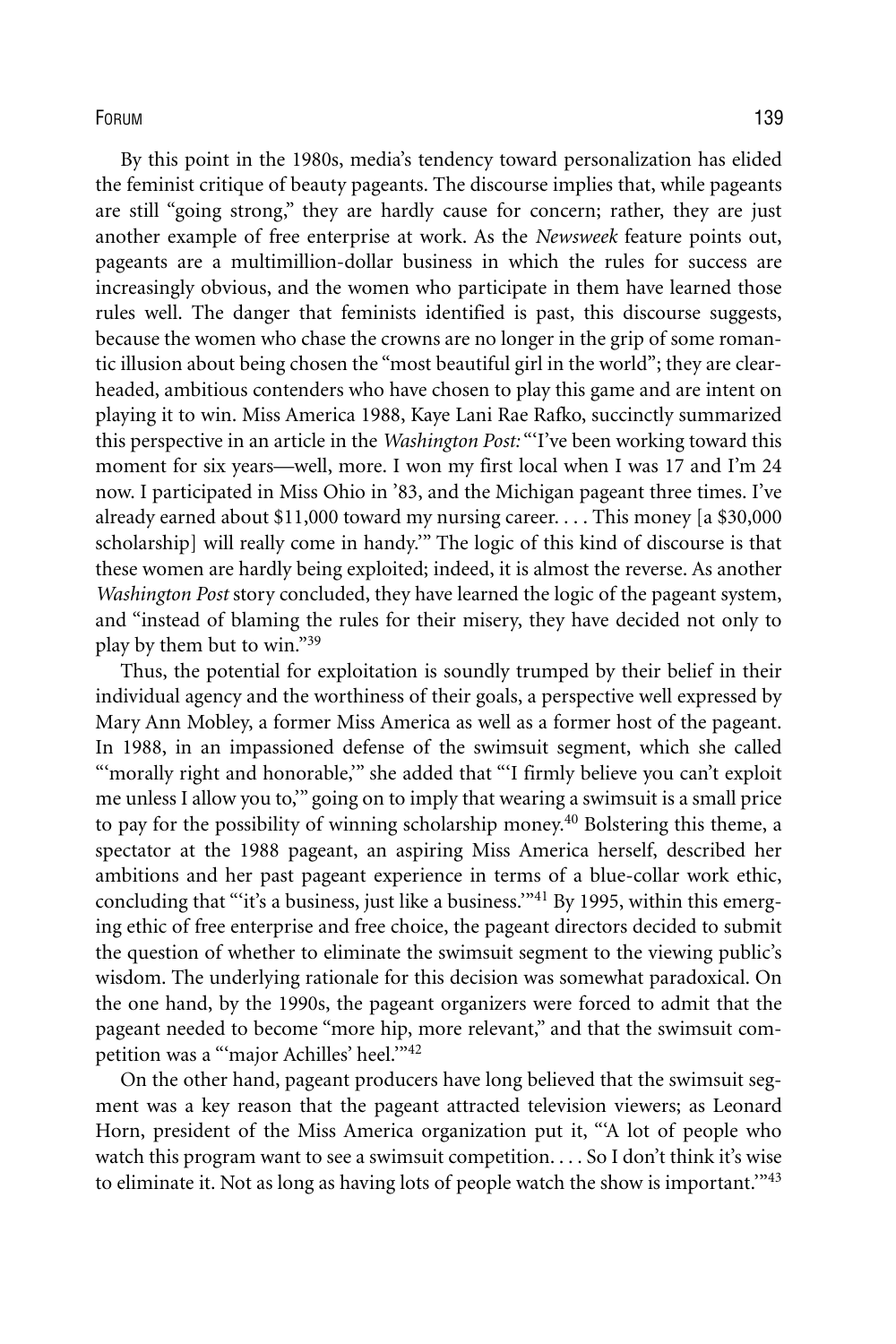The implication here is that, left to their own devices, pageant directors would prefer to focus on the less pulchritudinous aspects of the competition, but they were forced to be accountable to their public. Thus, the reasoning goes, if the viewers are the ones who want it, let them decide. Not surprisingly, the swimsuit referendum conducted during the 1995 pageant (in which viewers were encouraged to call in their opinion by telephone, at a cost of 50 cents per vote) revealed that 79 percent of the million Americans who responded approved of the swimsuit competition.<sup>44</sup> The deck was stacked in two key ways. First, the sample was biased in that only viewers voted, making it hardly representative of national sentiment. Second, the week before the pageant, the Miss America organization released the results of a poll of the pageant contestants themselves on the swimsuit issue. Of the 50 contestants, 42 voted to retain the segment. In a quotation from a contestant who had abstained from the vote, the *New York Times* highlighted the pragmatic attitude that had become commonplace in media depictions of Miss America hopefuls: "'I'm comfortable either way. . . . If they want me to do it [wear a swimsuit], I'm going to do it. It is a means to an end.'"45

In 1997, a change in pageant rules allowed contestants to wear two-piece swimsuits, rather than the modest one-pieces that had been de rigeur for over 75 years. This move was defended by the pageant president as another effort to recognize the contestants' individuality and to allow them to exercise personal choice. As he claimed, "'I just thought the girls would feel better if they could wear what they'd normally wear when they went to the beach or the swimming pool.'" The subtext here, of course, is that the "girls" need to "feel better" because they are still being forced to parade their bodies in a "scholarship" pageant; as always, the solution is to emphasize the illusion of agency that choosing their own swimsuit can provide. Certainly, there was no downside for the pageant; the appearance of bikinis in the 1998 pageant was a sure boost for the ratings.<sup>46</sup>

Generally, by the late 1990s, an ironic tone suffuses media discourse about Miss America. The pageant still receives ritualistic coverage in major media, but the aim of that coverage is to de-romanticize the pageant, to strip off its veneer of wholesomeness and reveal the contradictions underneath. The harshest coverage the pageant receives treats it as a shameful anachronism, a ritual unworthy of a culture that supposedly has accepted the basic logic of feminism. As one journalist argued,

After more than 30 years of feminism, Americans have been trained to say that we value the same attributes in women as we do in men. But we're like a family trying to convince everyone we've moved beyond our hillbilly roots. We've got the Chippendale tables, the Lexus in the garage, the European kitchen fixtures. But somebody forgot to take the pink flamingos off the lawn. Miss America is like a pink flamingo on America's lawn, exposing us for what we still are.<sup>47</sup>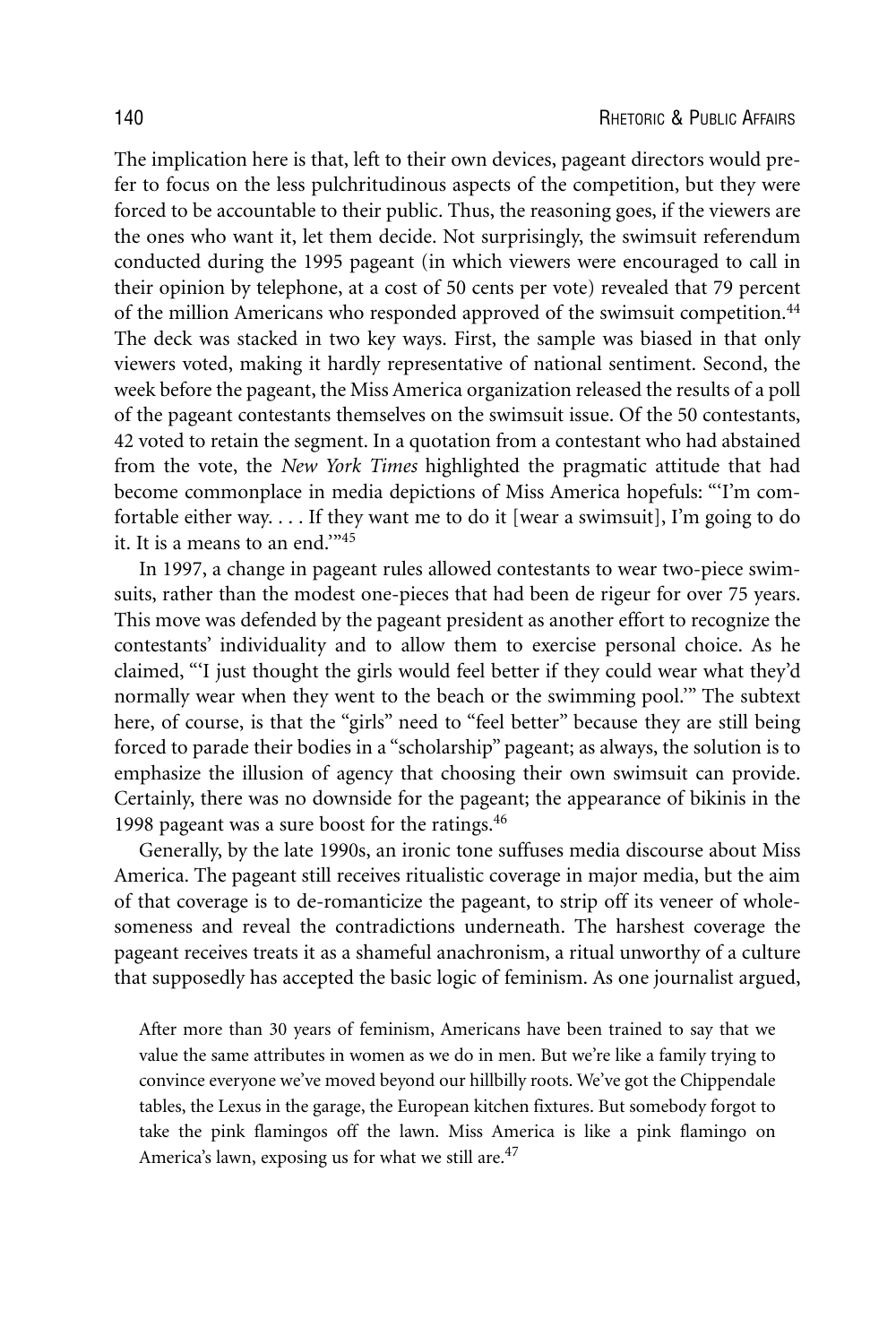The lion's share of reflective media discourse about the pageant in the 1990s is hardly as judgmental, however. With irony as its controlling trope, it is more likely to suggest the ways that Miss America, while perhaps a symbol of patriarchy, is also its antidote. Likewise, while acknowledging the long-running feminist critique of the pageant, media discourse also suggests that Miss America contestants have become living instantiations of the progress of women. For example, relying on the analogy to sports that has appeared in various stories about the pageant, the author of a book about the pageant critiqued the disdain for beauty contests in the *New York Times:*

Reporters from the East and West Coasts can't understand what it is to be an ambitious young lady from Middle America who doesn't have a lot of options. . . . Let's face it: the opportunities for boys and for girls in Middle America are not the same. The girls aren't going to have the football scholarships, the hockey scholarships. Maybe the father is more interested in sending the son to Harvard than the daughter. Miss America is a way out. It's a way of achieving the American Dream.<sup>48</sup>

Frank Deford, a former Miss America judge and the author of another book about the pageant, echoes this analysis in a *New York Times* feature in which he described the pageant as a "kind of" contest: "you're kind of good looking, . . . you're kind of talented, you're kind of smart. If you were superior at any of these things, you wouldn't need to bother with this." Frank Rich put it a bit more bluntly in his *New York Times* column defending the swimsuit segment. Acknowledging the argument that "Miss America is, after all, a competition for a scholarship, and that surely the contestants should be judged on their talent and intelligence, not their behinds," he countered with the claim that "Miss America wannabes know what they're getting into—the pageant is held on a burlesque ramp before hundreds of leering high-rollers in Atlantic City, after all—and that if the contestants were all so brilliant or talented they'd either be earning grants from bona fide academic institutions, if not the Citadel, or starring in a road company of 'Cats.'"<sup>49</sup>

All three of these commentaries coalesce around the notion that the Miss America pageant provides an opportunity for the kind of ordinary girl with a pretty face and nice body who gets left behind in a culture in which prospects for such women are limited. In a 1998 story on the pageant, this perspective is granted academic credibility when a professor of popular culture is quoted as commenting that the pageant is "'a legitimate, structured entry into society that gives women the visibility and potential for big bucks that professional sports does for men.'" The peculiar logic to this strain of argument is thus clear: the pageant, while it relies on patriarchal values vis-à-vis the importance of women's appearance, is actually a vehicle for women's empowerment in a culture in which the playing field between men and women is not yet even. What gets lost here, obviously, is the possibility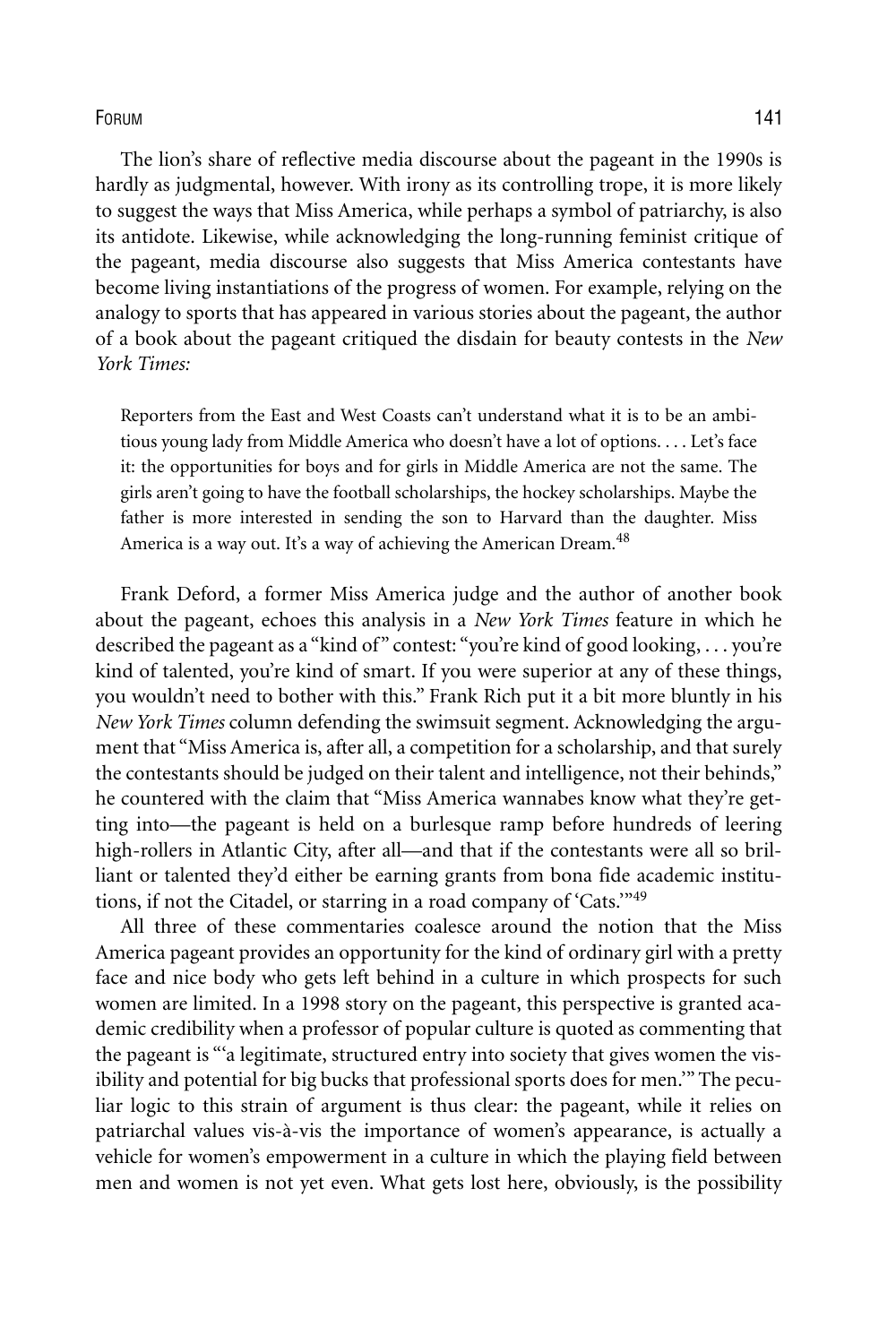that continued feminist activism dedicated to expanding women's opportunities might be a better solution to this problem than the perpetuation of the pageant system. Yet, the transmutation of Miss America into a sort of antidote to the unfairness of patriarchy gains added weight when the longtime director of the pageant, Leonard Horn, claims that it is "'no longer about a silly beauty contest,'" but, rather, that Miss America is "'a relevant, socially responsible activist whose message to women all over the world is that, in the American society, a woman can do anything and be anything she wants.'"<sup>50</sup>

That Horn describes the pageant as "no longer" a beauty contest, is an indicator of the evolutionary narrative that emerges in recent discussion of Miss America. As the *Washington Post* claimed, "the Miss America Organization has changed over the last decade, transforming itself into a financial savior and empowering vehicle for hundreds of girls." The consistent emphasis on the contestant's professional ambitions, and on scholarships as their motivation for entering the competition, supports this interpretation. Indeed, one journalist implied that feminist opposition to the pageant was somehow anti-education, because, as he argued, those who claim that the contest "exploits women," "seldom note that it is the biggest font of scholarships in the world." And he goes on to insist that every contestant he has talked to claims that she got involved "'for the scholarships.'" <sup>51</sup>

Yet another journalist suggests that Miss America contestants are more liberated than most women in that, "like every over achieving woman, Miss America is full of ambition—but, unlike many over achieving women, isn't afraid to admit it." For this journalist, Miss America is ultimately "a reflection" of the modern, ambitious woman; "ridicule her, and we ridicule every American woman who's ever tried to be a simultaneous genius, prom queen, and saint; every woman who has tried to have—no, to *be*—it all.<sup>"52</sup> The implication here that pageant contestants represent the legacy of feminism is expressed even more strongly in a 1995 story which claimed that "although feminists have been unable to wipe out pageants and their destructive messages, their one secret weapon is the contestants themselves. The increasingly ambitious, educated and independent competitors may play the game to win scholarships or fame, but many are unwilling to buy in wholesale" to the pageant's image.<sup>53</sup>

### **MISS AMERICA AND MEDIA MYTHOLOGY**

So the Miss America pageant soldiers on, transformed over 30 years from the target of feminist protesters to a symbol of the success of feminism. This media-constructed narrative is partially a product of the pageant organization's own publicity machine, which always sought attention for the regular "updating" of its image. The shift from a "beauty contest" to a "scholarship pageant," and the concomitant requirements that contestants be enrolled in college, that they demonstrate social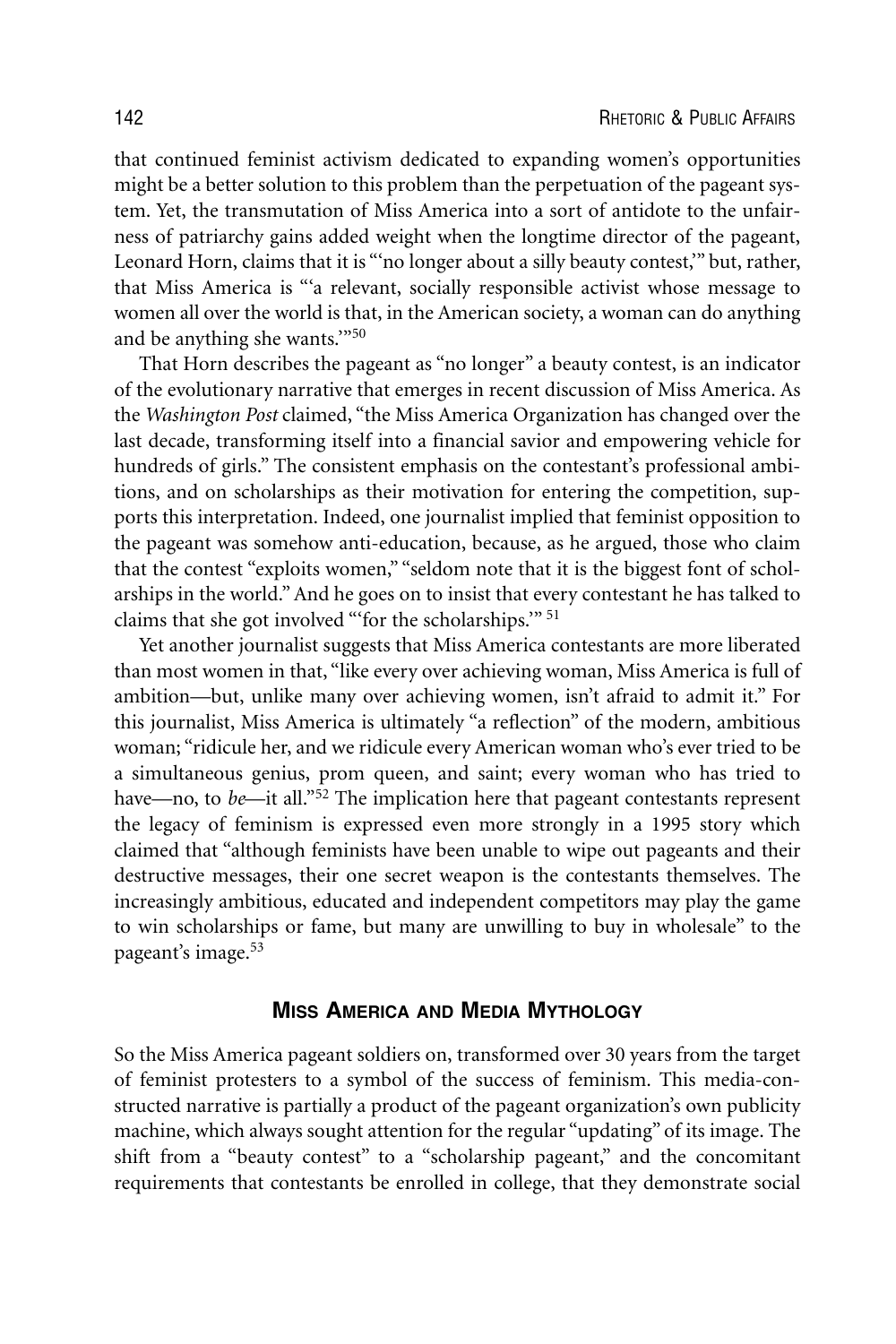awareness, and that the majority of their pageant scores be determined by the talent and interview competitions, as well as the submission of the swimsuit segment to public judgment, indicate that the pageant organization took the feminist critique as seriously as it could without sacrificing ratings or risking extinction. Indeed, in 2001, an employee of the Miss America organization, discussing yet another round of pageant "updates," remarked that "[f]or the longest time, the Miss America Organization has been misunderstood, and we really couldn't understand why people didn't realize that she's not just a bathing beauty.<sup>"54</sup> Yet the evolution into a feminist success story took more than the pageant organization's own flexibility; it also required an increasingly flexible media discourse, in which what counted as feminism was as subject to reinvention as the pageant itself. To be fair, media discourse about the pageant contributed to public literacy about some aspects of the feminist critique, which was usually distilled down to the basic notions that such contests objectified women, created unrealistic expectations for young girls who watched them, and perhaps contributed to rising rates of plastic surgery and eating disorders.<sup>55</sup>

It is hardly remarkable that dominant media oversimplifies feminism; in the case of Miss America, however, the version of feminism that media accounts emphasized created the conditions for its own refutation. That is, if the crucial problem was that pageants objectified and exploited their contestants, that they emphasized beauty over brains, and that they promoted the false belief that beauty could compensate for a lack of other, more substantive qualities, then it made perfect sense to have the contestants themselves defend the pageants. Who, this strategy implies, would know better than the women themselves if they were being exploited? Surely not feminists, who still suffer under the stereotype begun in 1968 that they oppose beauty contests because they cannot compete successfully in them. When contestants become the best judge of the worthiness of the pageant system, the feminist argument that the mere existence of pageants is de facto evidence of inequality, that however much good they do for individual participants is largely beside the point, and that it is their *symbolic* function as a condensation of ideologies about race, sex, and commodification that is at issue, gets trumped by media's pervasive and persuasive arguments for individual agency.

Thus, as is too often the case, feminists are portrayed as the ones who don't take women seriously and who wish to make contestants into victims against their will by never wavering from the opinion that pageants are exploitative. In 1995, one columnist made the argument that the Miss America organization's continued attempts to please "pageant-hating feminists" had damaged the pageant because it leaves contestants "with no clue how to prepare." Such changes are pointless, he argues, because "the folks at Miss America could eliminate the swimsuit competition, even institute a requirement that all contestants have crooked teeth and be 30 pounds overweight, and the people who detest the pageant would still detest it....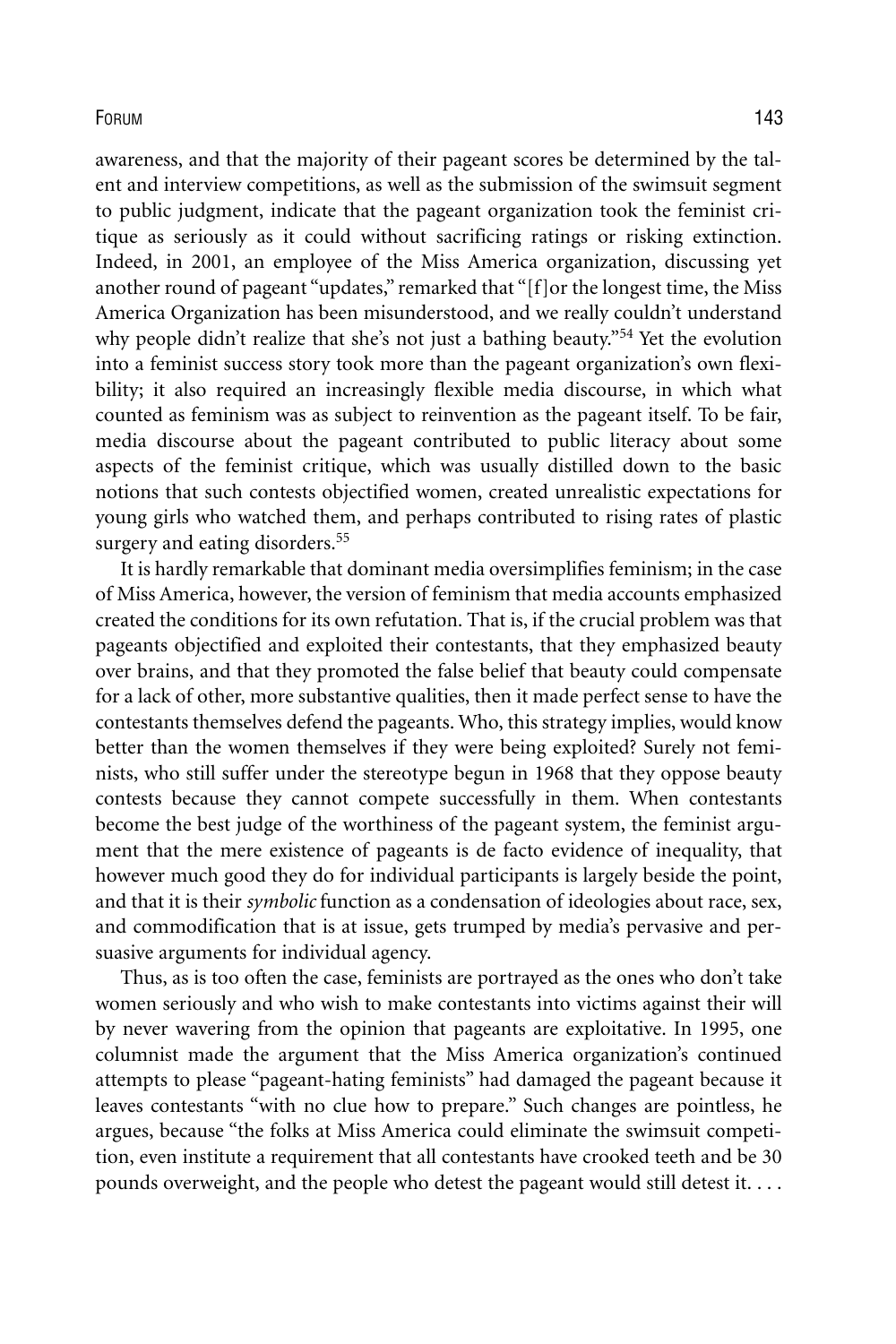These people deplore the very idea of pageants; fine-tuning the competition, even eliminating the elements that they consider most blatantly sexist, will not appease them." In essence, this is an accurate description, but its point is to depict feminists as intractable, as dogmatic, and, as the conclusion to the column makes clear, as anti-woman: "Whoever becomes Miss America on Saturday, this much is certain. She will be smart, talented and articulate. She'll probably be beautiful. She might even look terrific in a swimsuit. One other thing: The pageant-bashers will have no use for her."56

Ultimately, public discourse about the Miss America pageant throws into relief several key issues related to the construction of feminism by dominant media. First, and particularly clear in this case, is the difficulty of maintaining a systemic critique in the face of general media norms toward personalization, a problem made even more acute when the topic at hand lends itself so easily to a focus on the personal. In the case of beauty pageants, the cultural beliefs that women compete over appearance and that they envy and dislike those more beautiful than they become a key frame for interpretation, as early reactions to the '68 protest indicate. As time passed, for journalists seeking a personal angle for their stories about Miss America, the contestants themselves provided an alluring prospect. Despite feminist insistence that the target is the pageant and what it symbolizes and not the contestants themselves, the easiest narrative for journalists to construct is one in which feminists are pitted against specific women and in which those specific women are eager to defend themselves.<sup>57</sup>

Second, and related, is the difficulty for feminists of being cast as unwilling to recognize women's right to make their own choices and to judge their own oppression. It has never been difficult to find women who see no need for feminism, who either claim that they do not experience sexism or that they have triumphed over it without the aid of feminism. The resulting implication in media discourse is that feminists think they know better than ordinary women, whom they must believe to be suffering from false consciousness, or, who, in the worst-case scenario, are just too stupid to realize what's going on. This interpretation relies on a tendency toward dualistic thinking characteristic of media discourse; that is, not only are there are two sides to every story, but there are usually *only* two.

Once the contestants' personal agency and disbelief in their exploitation has been established in media discourse, the two sides emerge: either these bright, articulate, ambitious women are fooling themselves, or feminists are out of touch with the average woman, are clinging to an out-of-date, extreme position, and are stubbornly unwilling to modify it in the face of progress. Indeed, the role of agency within feminist theory is complicated. On the one hand, if patriarchy were as powerful as is sometimes implied, women's agency (and, by extension, feminism) could not exist. On the other hand, if women's agency were as powerful as is sometimes implied, there would be no need for feminism. The truth lies somewhere between the two: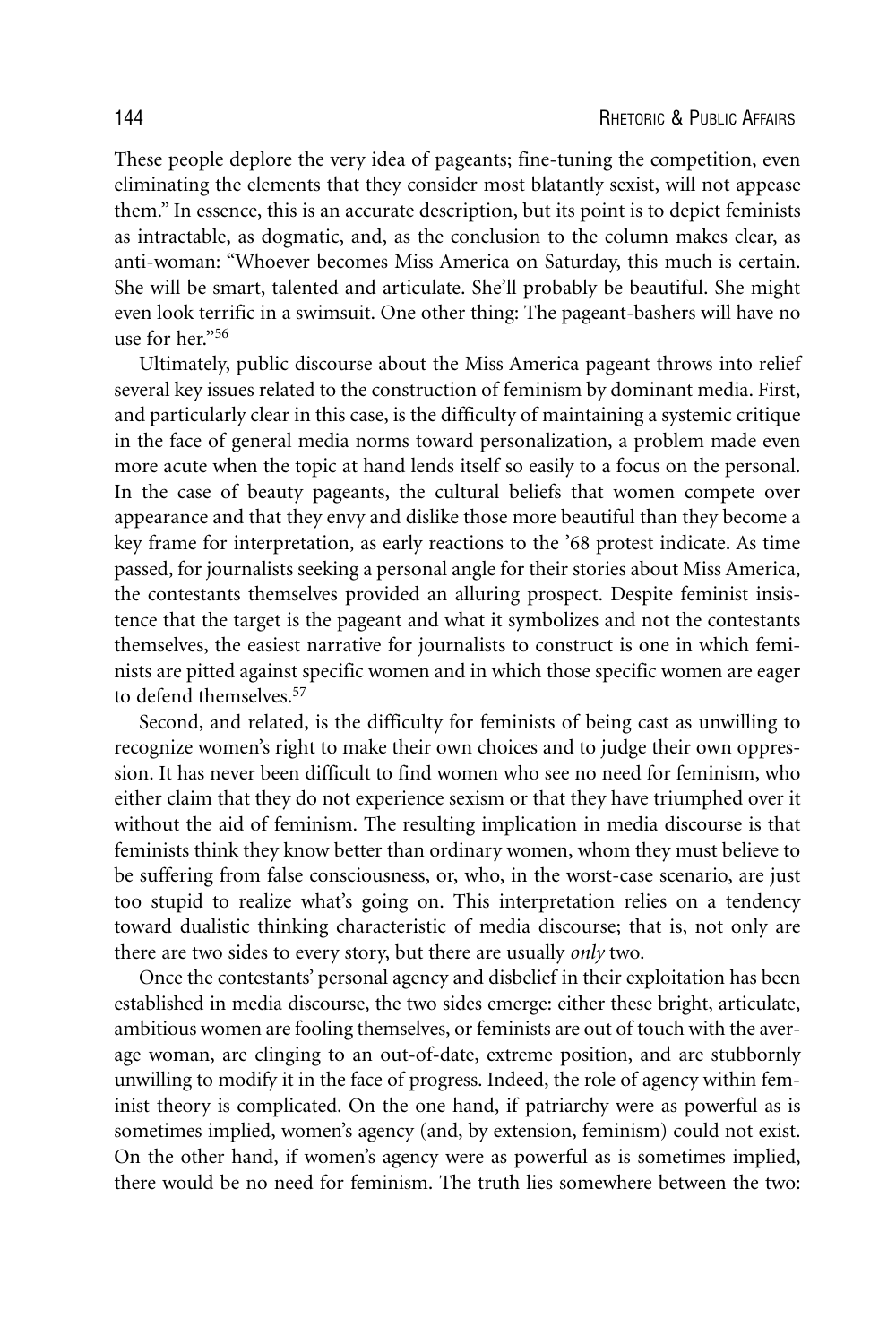patriarchy is powerful, but not so much so that resistance is impossible, and women do exercise agency, but often within a limited field (limited not just by patriarchy, but by race, class, and sexuality as well). Such subtleties do not work well within media's evolutionary narrative about Miss America, in which evidence of women's agency is used to put the lie to the notion that structural sexism still exists; indeed, it is used as evidence of the success of feminism. Is this not what feminists have fought for, media discourse implies: women's right to make their own choices, to pursue their ambitions, to use their talents however they choose? If the Miss America pageant were still so oppressive, would it attract such women in the first place? The answer, supplied by a slightly different media narrative, is that of course it would, because we live in a culture in which women's opportunities are more limited than men's. Yet even in this narrative, the Miss America pageant is hardly the problem; rather, it is part of the solution, and the implication is that feminists who want to eliminate it do not realize that they would be eliminating a vehicle for women's empowerment. Certainly, feminism is about agency in many ways, and women's right to make choices to better their lives is central to feminist ideology of all stripes. But feminism is also a collective politics, and it recognizes that the exercise of agency by individual women does not substitute for nor even necessarily contribute to the subversion of patriarchy or the expansion of choices for women as a group.

Third, and also related, the linkages between feminism and Miss America in mass media discourse point to dominant media's tendency to promote a particular version of liberal feminism—one that emphasizes individualism, self-actualization, and achievement within existing social hierarchies—as the *only* feminism. Thus, even if it is the case, as Sarah Banet-Weiser argues in her ethnography of pageant contestants, that "beauty pageant contestants . . . perform liberal narratives about women's rights, individual achievement, pluralism, self-determination, and voluntarism in a similar way and on similar grounds as liberal feminists articulate these very same narratives," such a realization does little to answer radical feminist claims that the pageant system as a whole is deeply complicit in upholding patriarchal notions of gender identity. Banet-Weiser enjoins that "the ways in which beauty pageant contestants imagine agency should not be dismissed as either 'false consciousness,' or, worse, a bit of commercialized fluff," and, indeed, I do not mean to dismiss them, but, rather, to interrogate them and to recognize their limitations. I posit that pageant contestants in the 1990s would not so easily produce "a liberal feminist rhetoric that relies on particular fantasies of agency, voice, and citizenship," had the ground for such articulations not been laid by more than two decades of mass media appropriation and interpretation of second-wave feminist rhetoric.<sup>58</sup>

Ultimately, only in a media culture in which the concept of sisterhood is always treated with skepticism, in which feminism is always about *women,* not *patriarchy,* and in which the romantic mythology of individualism controls our narratives about everything from welfare reform to comparable worth, could Miss America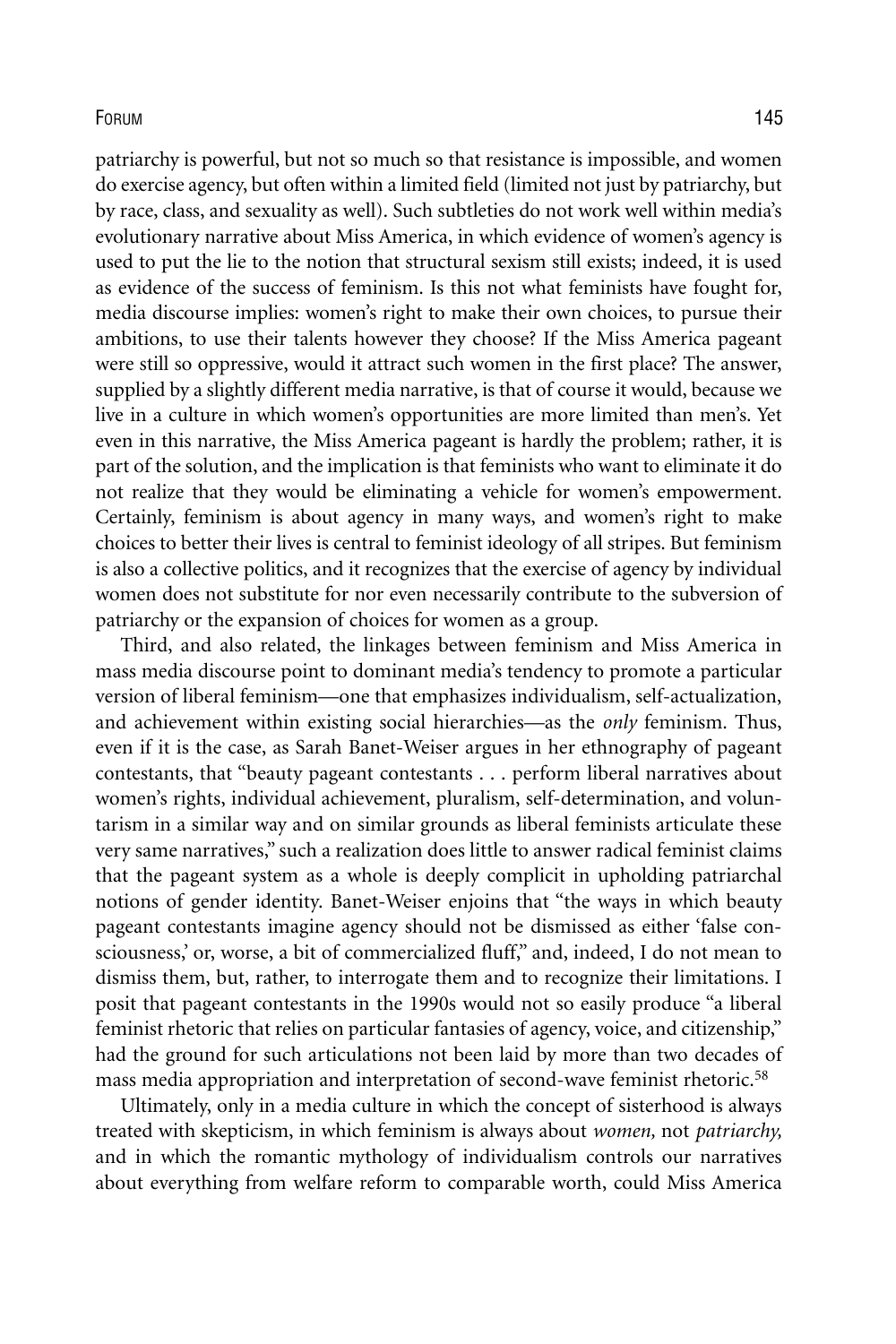contestants become poster children for feminism. The feminist protest at the Miss America pageant in 1968 was, in many ways, the public beginning of the second wave of feminism, and its importance for our understanding of dominant media's relationship to women's liberation goes beyond the specificity of the bra-burning myth. Rather, it is the exemplar of a brand of media logic that has come to dominate treatment of feminism in the last 30-plus years, a logic within which the political must always be personalized, in which "divide and conquer" is a reliable strategy, and in which the articulated quest for self-actualization is the same as liberation, packaged as a rhinestone crown.

## **NOTES**

- 1. Alice Echols, *Daring To Be Bad: Radical Feminism in America, 1967–1975* (Minneapolis: University of Minnesota Press, 1989).
- 2. Joan Ryan, "Be All That You Can Be (And Never Forget to Smile): Sorry, Folks, But They've Put the Bikinis Back," *San Francisco Chronicle,* September 21, 1997, 10/Z1; Rick Marin, "Ms. America: Making Over an Icon Very, Very Carefully," *New York Times,* September 13, 1993, B1; see also Nathan Cobb, "Next They'll Call Her Ms. America," *Boston Globe,* August 4, 1993, 65.
- 3. Robin Morgan, *The Word of a Woman: Feminist Dispatches, 1968–1992* (New York: W. W. Norton, 1992), 21; Susan Brownmiller, *In Our Time: Memoir of a Revolution* (New York: Dial, 1999), 41; Flora Davis, *Moving the Mountain: The Women's Movement in America Since 1960* (New York: Touchstone, 1991), 107. See also Jo Freeman, *The Politics of Women's Liberation* (New York: Longman, 1975), 112.
- 4. Frank Deford, *There She Is: The Life and Times of Miss America* (New York: Viking, 1971), 256; Echols, *Daring To Be Bad,* 93; Marcia Cohen, *The Sisterhood: The True Story of the Women Who Changed the World* (New York: Simon and Schuster, 1988), 149; Sheila Tobias, *Faces of Feminism: An Activist's Reflections on the Women's Movement* (Boulder, Colo.: Westview, 1997), 86.
- 5. See, for example, Brownmiller, *In Our Time;* Echols, *Daring To Be Bad;* Joanna Foley Martin, "Confessions of a Non-Bra-Burner," *Chicago Journalism Review* 4 (July 1971): 11, 15; Robin Morgan, *The Word of a Woman;* Ruth Rosen, *The World Split Open: How the Modern Women's Movement Changed America* (New York: Viking, 2000); Lindsey Van Gelder, "The Truth About Bra-Burners," *Ms.,* September/October 1992, 80–81; Suzanne Braun Levine, "The Truth Was Burned," *Media Studies Journal* 12 (1998): 110.
- 6. Rosen, *The World Split Open,* 160–61. The tenacity of the bra-burning trope is made clear by a September 2000 item in *Newsweek* noting the recent marriage of prominent feminist Gloria Steinem. The item described the ceremony as follows: "The sunrise ceremony, held in Oklahoma, was part Cherokee, with 'a lot of burning stuff,' said bud-of the-bride actress Kathy Najimy. Like those old bras, huh?" See Alisha Davis, "A Surprise Hitch," *Newsweek,* September 18, 2000, 92.
- 7. Rosen, *The World Split Open,* 160.
- 8. See Bonnie J. Dow, "Spectacle, Spectatorship, and Gender Anxiety in Television News Coverage of the 1970 Women's Strike for Equality," *Communication Studies* 50 (1999): 143–57.
- 9. Rosen, *The World Split Open,* 160.
- 10. Susan Douglas, *Where the Girls Are: Growing Up Female with the Mass Media* (New York: Random House, 1994), 160.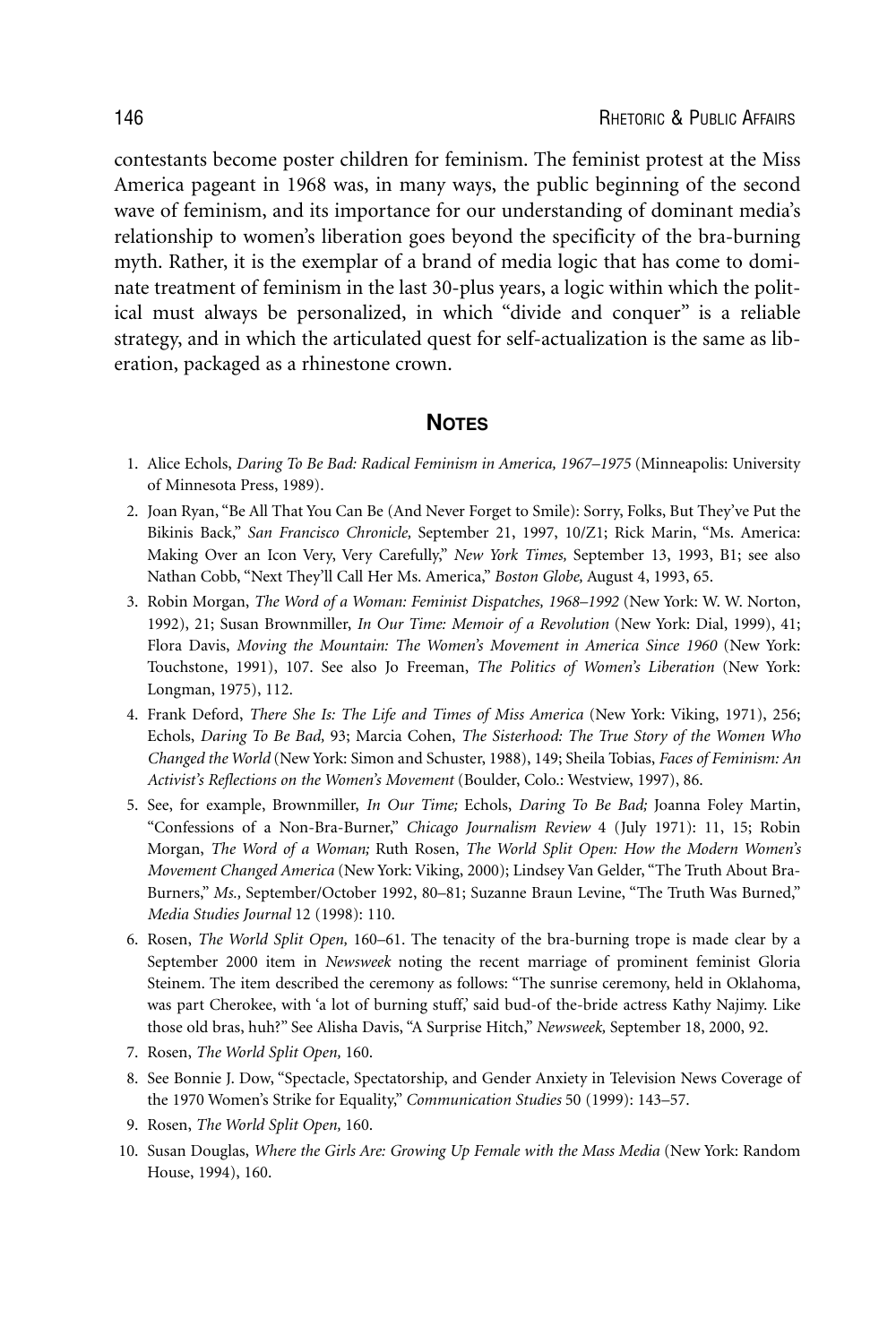- 11. Judith Duffett, "WLM vs. Miss America," *Voice of the Women's Liberation Movement,* October 1968, 4.
- 12. Van Gelder, "The Truth About Bra-Burners," 81.
- 13. Carol Hanisch, "Two Letters from the Women's Liberation Movement," in *The Feminist Memoir Project: Voices from Women's Liberation,* ed. Rachel Blau DuPlessis and Ann Snitow (New York: Three Rivers Press, 1998), 198; Morgan, *Word of a Woman,* 25–26. Ironically, 1968 was the first year of the Miss Black America pageant, which was held four blocks up the boardwalk in Atlantic City on the same night as the Miss America pageant. The newly crowned Miss Black America, Saundra Williams, seemed to agree with the feminists' critique of the racism of the Miss America pageant in her comment in the *New York Times* that "'Miss America does not represent us because there has never been a black girl in the pageant. With my title, I can show black women that they too are beautiful even though they do have large noses and thick lips.'" However, the *New York Times* article goes on to note that Williams looked "bored when asked about the 100 women demonstrators, mostly white, who had picketed the Miss America Pageant," and her only comment was that "'They're expressing freedom, I guess . . . To each his own.'" See Judy Klemesrud, "There's Now Miss Black America," *New York Times,* September 8, 1968, 54.
- 14. Duffett, "WLM vs. Miss America," 4; "No More Miss America," in *Sisterhood Is Powerful: An Anthology of Writings from the Women's Liberation Movement,* ed. Robin Morgan (New York: Vintage, 1970), 586–88.
- 15. Charlotte Curtis, "Along with Miss America, There's Now Miss Black America," *New York Times,* September 8, 1968, 54; "Illinois Girl Named Miss America," *New York Times,* September 8, 1968, 81.
- 16. Brownmiller, *In Our Time,* 40; Charlotte Curtis, "Miss America Is Picketed by 100 Women, *New York Times,* September 8, 1968, 81.
- 17. Brownmiller, *In Our Time,* 40; Hanisch, "Two Letters from the Women's Liberation Movement," 199.
- 18. Curtis, "Miss America is Picketed by 100 Women," 81.
- 19. Curtis, "Miss America is Picketed by 100 Women," 81.
- 20. Duffett, "WLM vs. Miss America," 5.
- 21. Carol Hanisch, "What Can Be Learned: A Critique of the Miss America Protest, in *Voices from Women's Liberation,* ed. Leslie Tanner (New York: Signet, 1970), 133–34.
- 22. "No More Miss America," 586.
- 23. Duffett, "WLM vs. Miss America," 4.
- 24. Harriet Van Horne, "Female Firebrands," *New York Post,* September 9, 1968, 38.
- 25. Hanisch, "Two Letters from the Women's Liberation Movement," 198.
- 26. Lacey Fosburgh, "Traditional Groups Prefer to Ignore Women's Lib," *New York Times,* August 26, 1970, 44; Douglas, *Where the Girls Are,* 156.
- 27. Sara Davidson, "An 'Oppressed Majority' Demands its Rights," *Life,* December 12, 1969, 66–78; Peter Babcox, "Meet the Women of the Revolution, 1969," *New York Times Magazine,* February 9, 1969, 34ff.
- 28. Duffett, "WLM vs. Miss America," 7.
- 29. "Michigan Girl Chosen Miss America," *New York Times,* September 7, 1969, 68; Carlo M. Sardella, "Miss America Faces Ms.," *New York Times,* September 1, 1974, 54.
- 30. In August 2001, pageant officials announced another round of changes designed to update the pageant. Among them were the renaming of the swimsuit, evening gown, and talent segments, which would henceforth be called "Lifestyle and Fitness," "Presence and Poise," and "Artistic Expression,"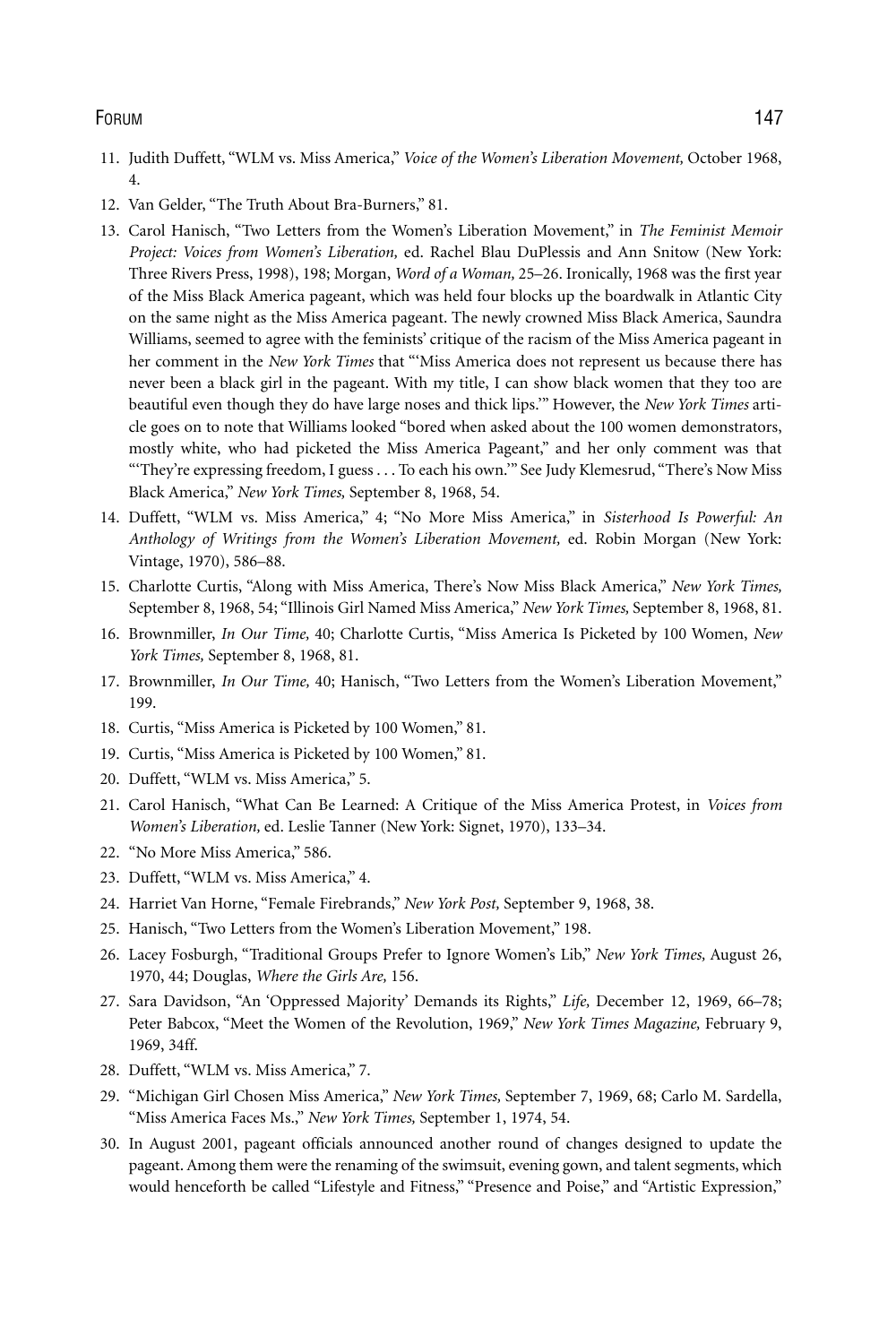#### **148 RHETORIC & PUBLIC AFFAIRS**

respectively. Even more interesting, however, was the announcement that that the pageant would adopt some of the conventions of "reality television," made familiar by programs like *Survivor* and *The Weakest Link,* including a quiz on historical and current events trivia (called the "Knowledge and Understanding" segment) and the creation of the "so-called Eighth Judge, a segment that will gather votes from non-finalists, making up 10 percent of the final tally. The cameras will periodically check into a 'jury room' and follow the runners-up as they watch the proceedings on a monitor." Interestingly, given the Miss America organization's commitment to its reputation as a scholarship pageant, the response of the executive director of the *Miss Illinois* program to the "Knowledge and Understanding" segment was that "I know it makes for good TV, but I don't know what it has to do with the skills one needs to be a good Miss America." See Andrew Jacobs, "Here She Comes, Miss America, Hoping Not to Be the Weakest Link," *New York Times,* August 15, 2001, 15.

- 31. Judy Klemesrud, "For Miss America '75, the Questions Get Tougher," *New York Times,* September 9, 1974, 40.
- 32. Klemesrud, "For Miss America '75, The Questions Get Tougher," 40.
- 33. Klemesrud, "Miss America: She's Always on the Road," *New York Times,* July 4, 1974, 9*.*
- 34. Klemesrud, "Miss America: She's Always on the Road," 9*.*
- 35. Robin Morgan, "The Vanessa Williams Controversy: What's a Feminist to Think?" *Ms.,* October 1974, 154.
- 36. Morgan, "The Vanessa Williams Controversy," 154.
- 37. See Melinda Beck, "For Want of a Bathing Suit," *Newsweek,* August 6, 1984, 23, and "Beauty Contests—The Stakes Are Big," *U.S. News and World Report,* August 6, 1984, 14.
- 38. Melinda Beck, "A Controversial 'Spectator Sport,'" *Newsweek,* September 17, 1984, 56, 59, 60.
- 39. Eve Zibart, "Just What the Judges Ordered: Miss America 1988: The New Ideal," *Washington Post,* September 21, 1987, B1; Henry Allen, "They're Back on the Runway! In Atlantic City, It's Miss America's Class of '88," *Washington Post,* September 21, 1987, C1.
- 40. Ann Trebbe, "Miss America: Substance vs. Swimsuits," *Toronto Star,* September 9, 1988, C1.
- 41. Allen, "They're Back on The Runway!" C1.
- 42. Marin, "Ms. America: Making Over an Icon Very, Very Carefully," B1; see also Cobb, "Next They'll Call Her Ms. America," 65.
- 43. Cobb, "Next They'll Call Her Ms. America," 65.
- 44. Frank Rich, "There She Is," *New York Times,* September 20, 1995, A21.
- 45. Frank Bruni, "Here She Is, Miss America, Whose Ideal?" *New York Times,* September 16, 1995, A1.
- 46. Bill Kent, "Mr. Miss America," *New York Times,* September 13, 1998, 14NJ: 1.
- 47. Ryan, "Be All That You Can Be (And Never Forget to Smile)," 10/Z1.
- 48. Marin, "Ms. America: Making Over an Icon Very, Very Carefully," B1.
- 49. Bruni, "Here She Is, Miss America, Whose Ideal?" A1; Rich, "There She Is," A21.
- 50. Kent, "Mr. Miss America," 14NJ: 1.
- 51. Michael Colton, "The Cookie-Cutter Contestants: At Miss America Pageant, It's the Same-Mold Story," *Washington Post,* September 19, 1998, B01; Bob Curran, "They're in It for the Scholarships," *Buffalo News,* September 12, 1995, 2D.
- 52. Tish Durkin, "There She Is—Again," *Mademoiselle,* September 12, 1995, 44.
- 53. Rachel Giese, "Here She Comes, Miss Identity Crisis," *Toronto Star,* October 27, 1997, A17.
- 54. "Miss America Pageant Changing?" August 14, 2001, <http://www.cnn.com/2001/SHOWBIZ/News/ 08/14/miss.america.changes.ap/index.html>. Retrieved August 15, 2001.